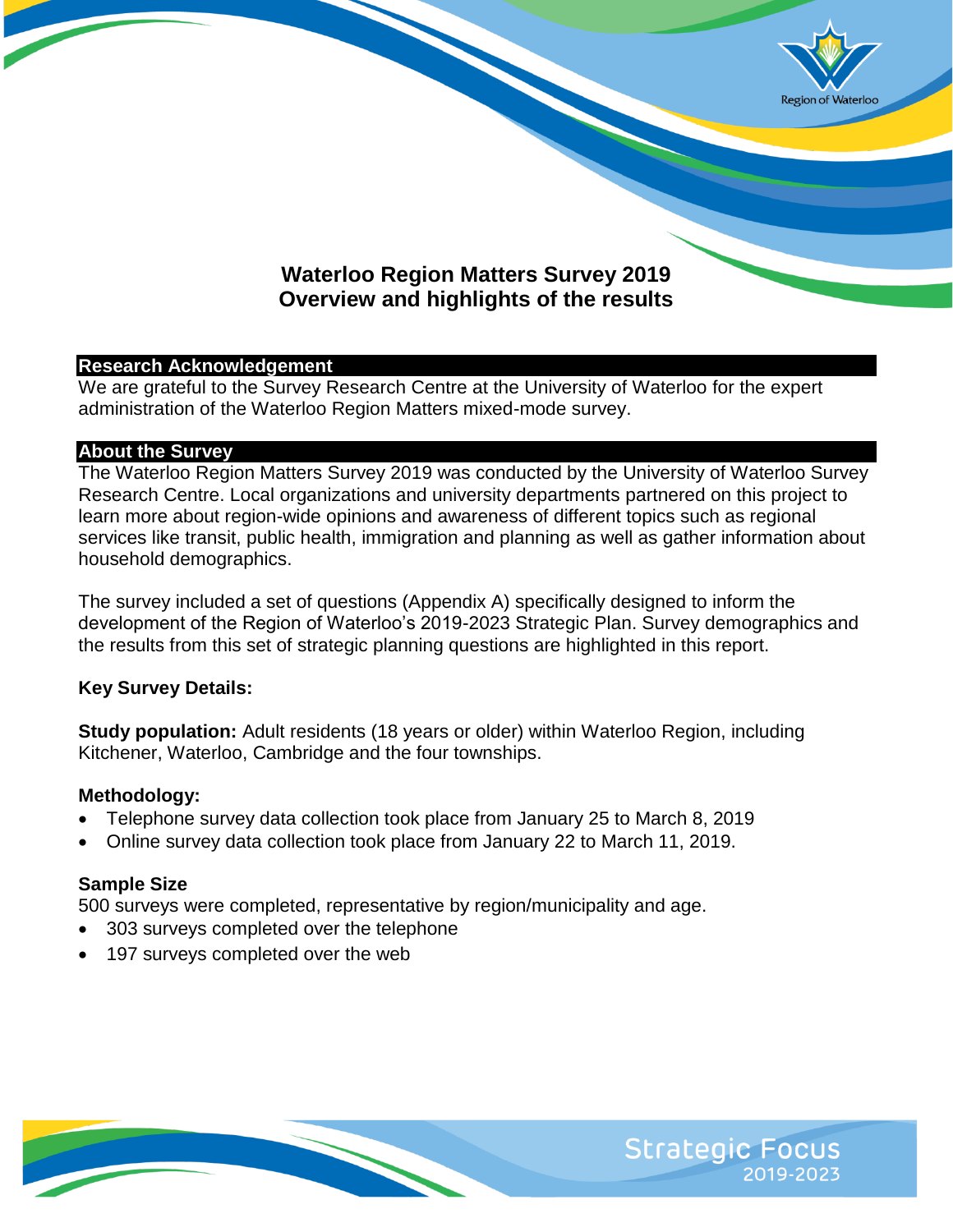# **Clarifying Questions**



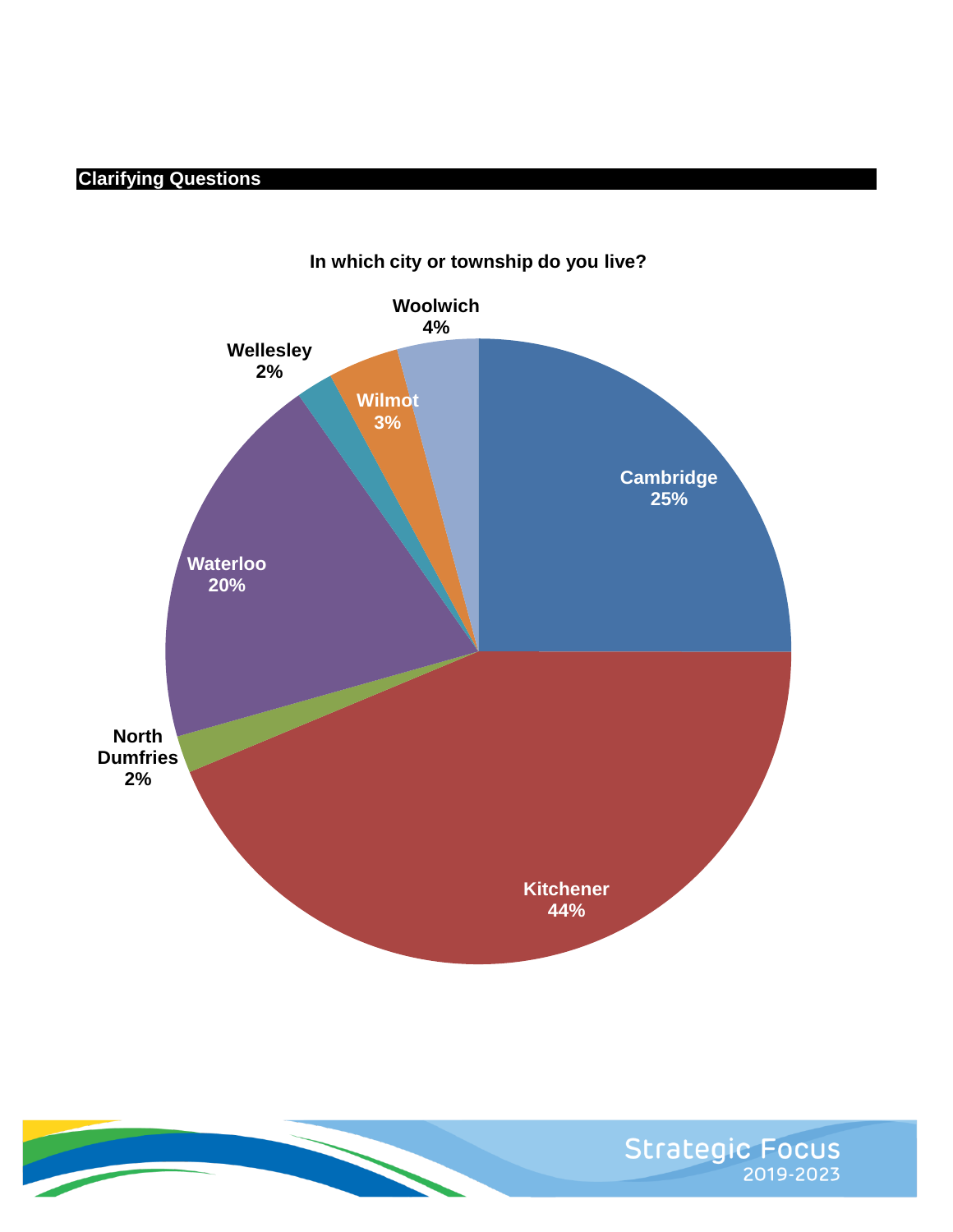## **Which age group do you belong to?**



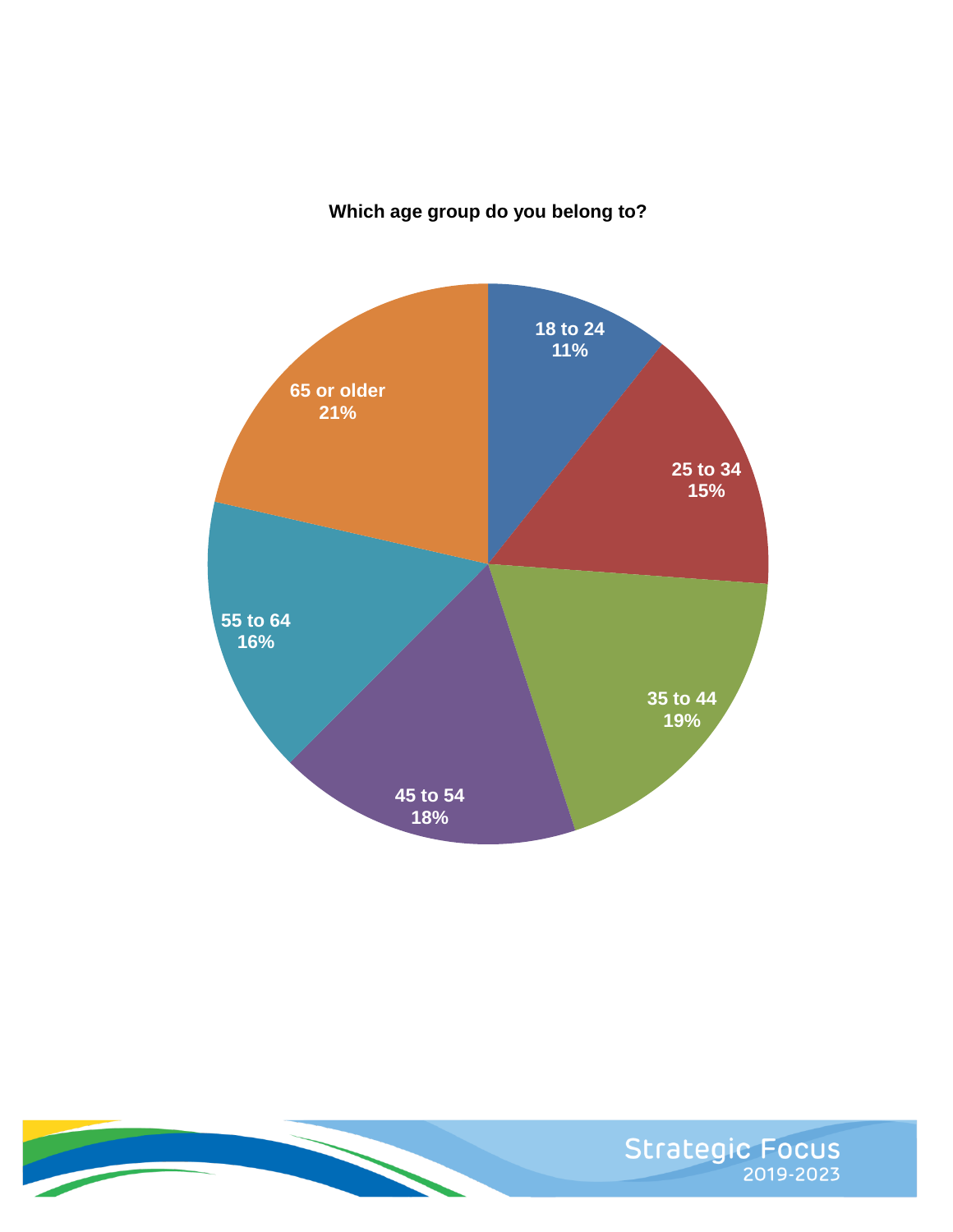

Strategic Focus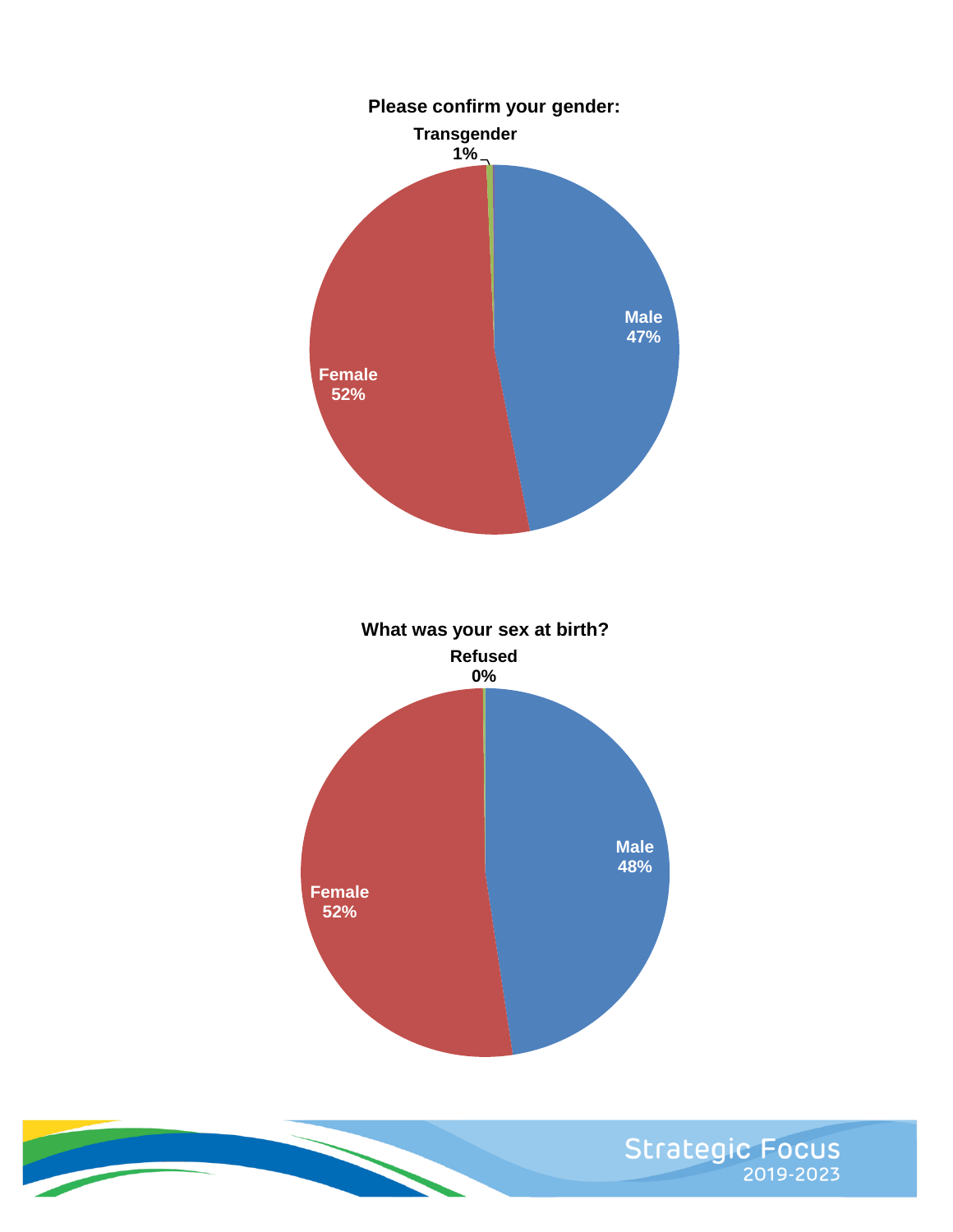# **Declined 17% Stayed the same Improved 36% Don't know 2% Over the past few years, would you say that the quality of life in Waterloo Region has declined, stayed the same or improved?**

**The Region of Waterloo government must balance the cost of delivering services with taxation. Which of the following would you most prefer for property taxes in Waterloo Region?**

**45%**



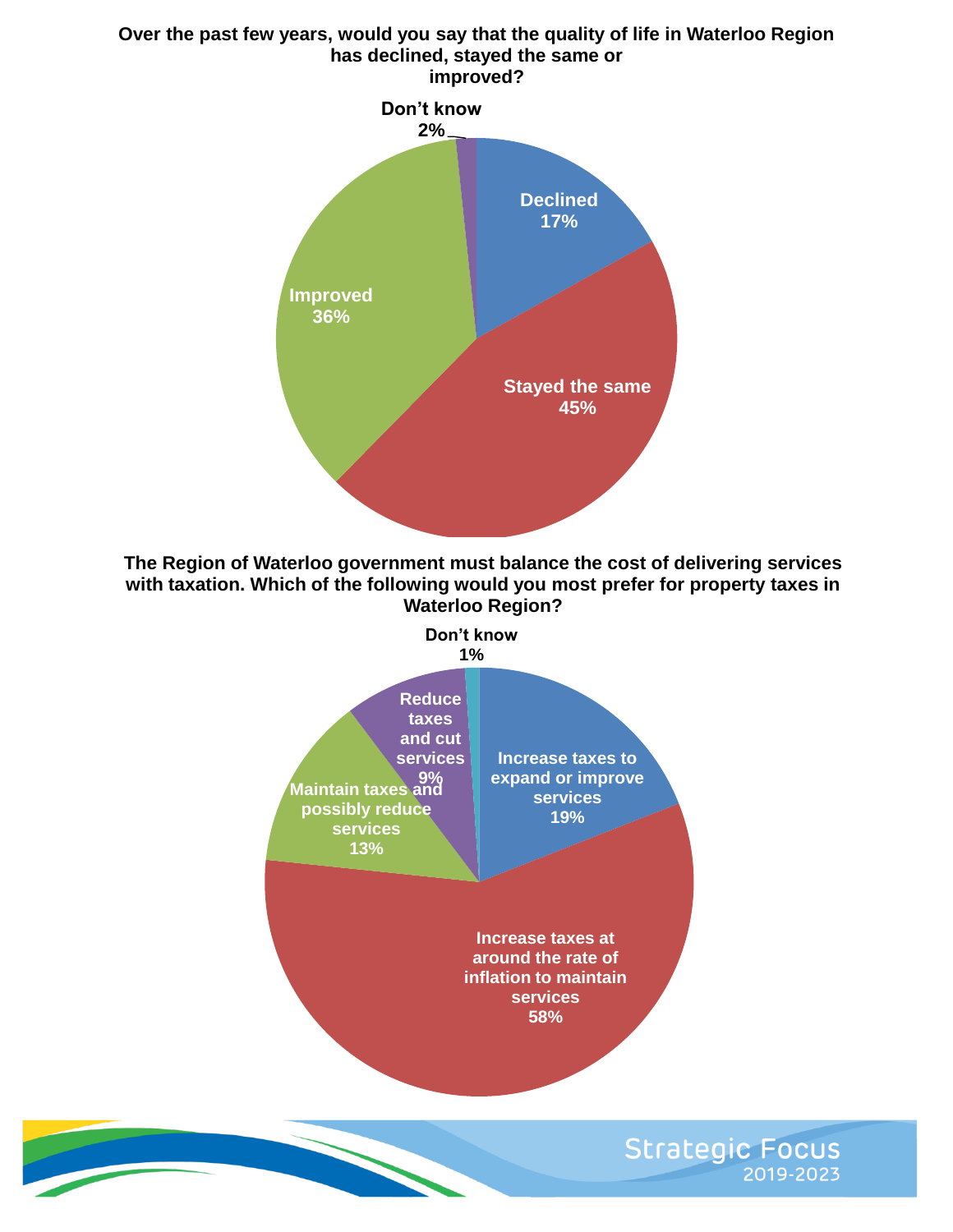## **What, in your opinion, is the single most important local issue facing Waterloo Region today?**

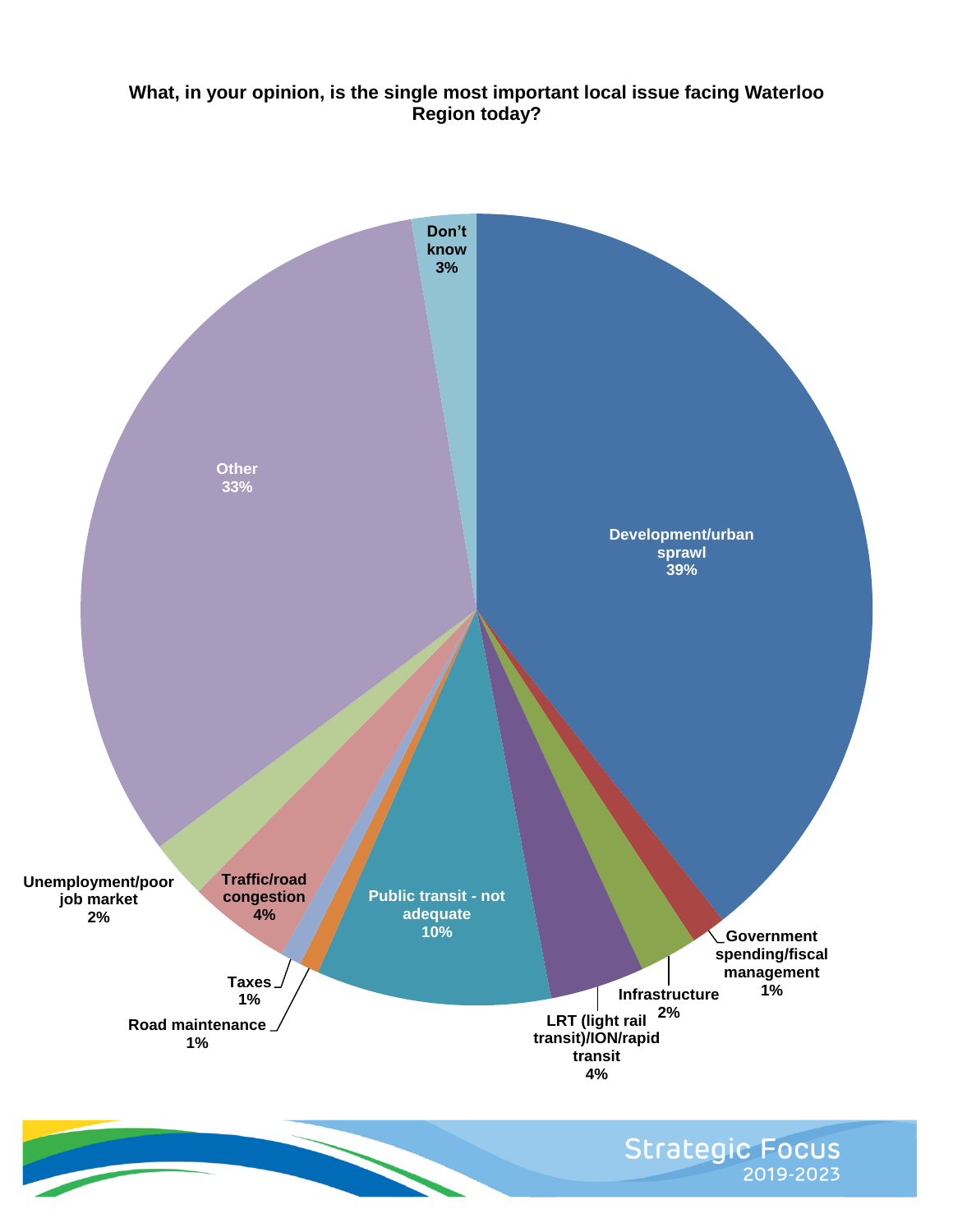# **Government spending on services**

|                                          | ■ Spending More | Spending About the Same | Spending Less | Don't Know |     |                   |
|------------------------------------------|-----------------|-------------------------|---------------|------------|-----|-------------------|
|                                          |                 |                         |               |            |     |                   |
|                                          |                 |                         |               |            |     |                   |
| Cultural Facilities (e.g. museums)       | 14%             | 60%                     |               | 26%        |     | 0%                |
| Garbage and Recycling                    | 16%             |                         | 76%           |            | 7%  | 1%                |
| <b>ROW International Airport</b>         | 20%             |                         | 56%           | 21%        |     | 3%                |
| Greenbin Programs                        | 22%             |                         | 62%           |            | 15% | $\blacksquare$ 1% |
| <b>GRT</b>                               | 26%             |                         | 55%           |            | 18% | $\blacksquare$ 1% |
| Water Supply and Wastewater              | 27%             |                         | 65%           |            | 7%  | 1%                |
| <b>Police Services</b>                   | 29%             |                         | 56%           |            | 14% | $\vert\vert$ 0%   |
| <b>Business Attraction and Retention</b> | 30%             |                         | 52%           |            | 16% | 1%                |
| <b>Employment Assistance Programs</b>    | 31%             |                         | 56%           |            | 11% | 2%                |
| <b>Mobility Plus</b>                     | 35%             |                         | 56%           |            | 7%  | 2%                |
| <b>Regional Roads</b>                    |                 | 40%                     | 55%           |            |     | 5% 0%             |
| <b>Child Care</b>                        |                 | 42%                     | 46%           |            | 10% | 2%                |
| Social Housing                           |                 | 51%                     | 37%           |            | 10% | 2%                |
| <b>EMS</b>                               |                 | 52%                     |               | 45%        |     | 21%               |
| <b>Services for Seniors</b>              |                 | 53%                     |               | 43%        |     | 3% 2%             |
| <b>Public Health Services</b>            |                 | 54%                     |               | 41%        | 5%  |                   |
| <b>Addressing Homelessness</b>           |                 | 66%                     |               | 27%        | 6%  | 0%                |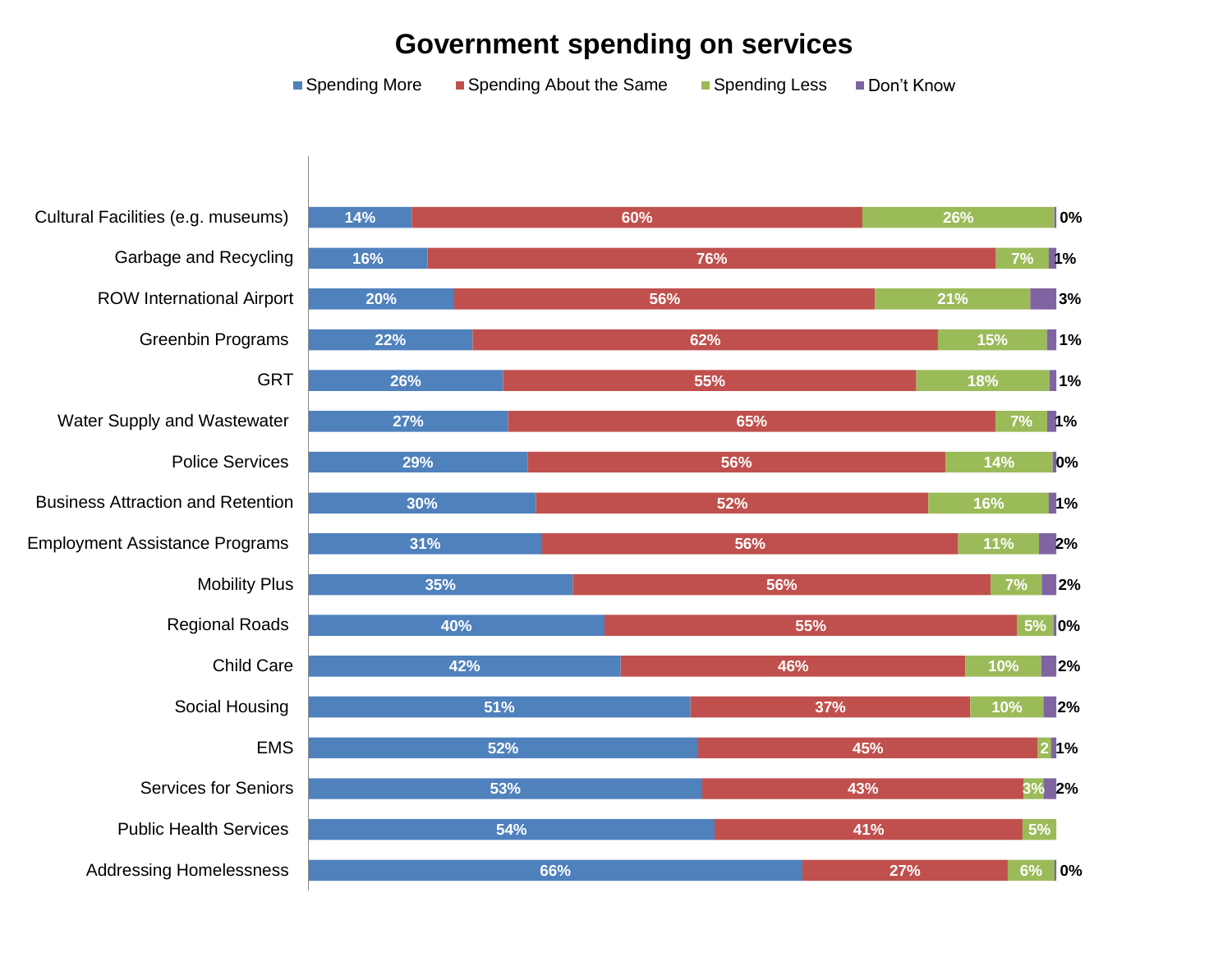## **[Please indicate your level of agreement or disagreement with...]I feel involved in decisions that impact me as a resident of Waterloo Region.**



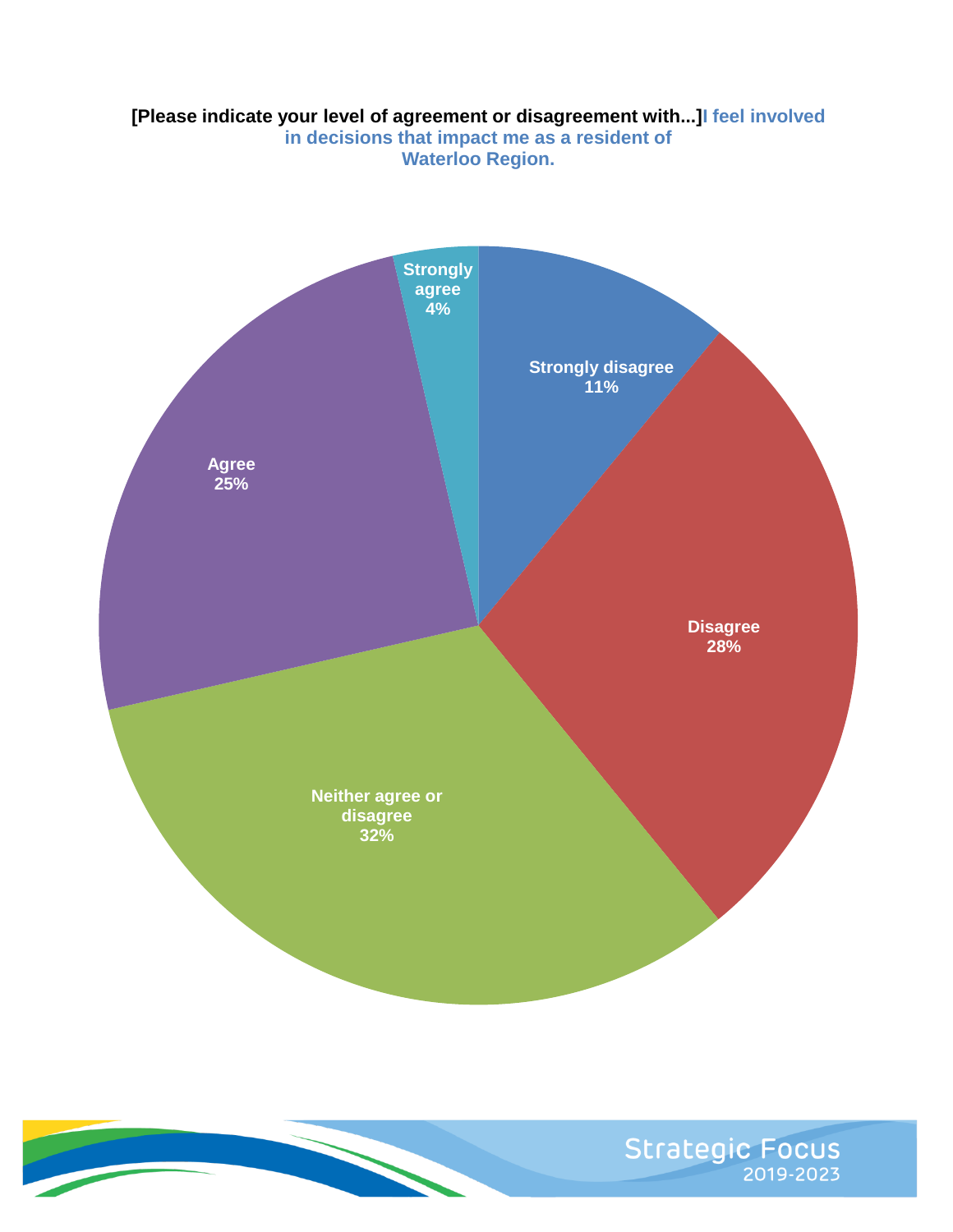

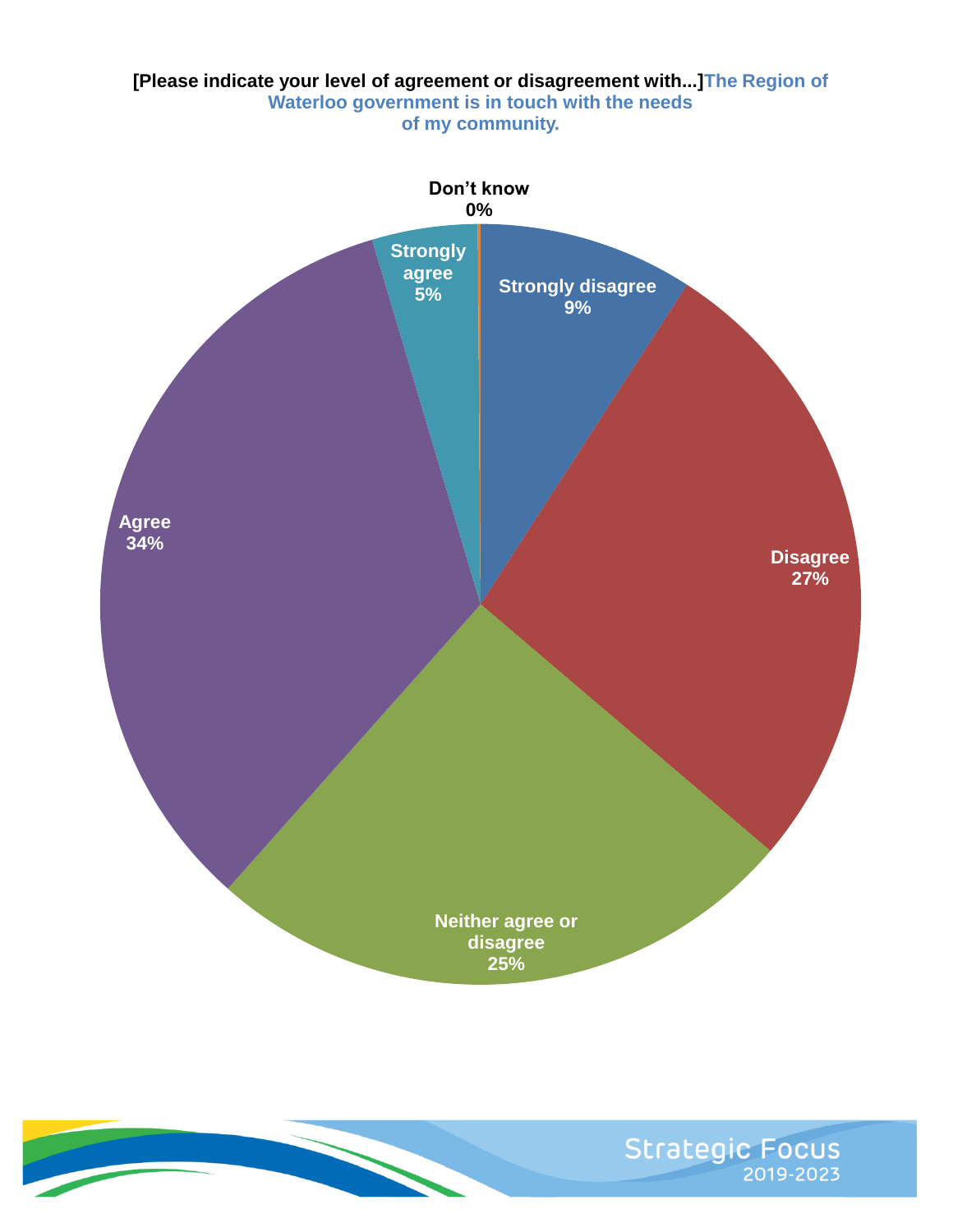### **[Please indicate your level of agreement or disagreement with...]The Region of Waterloo government does a good job keeping its residents informed.**



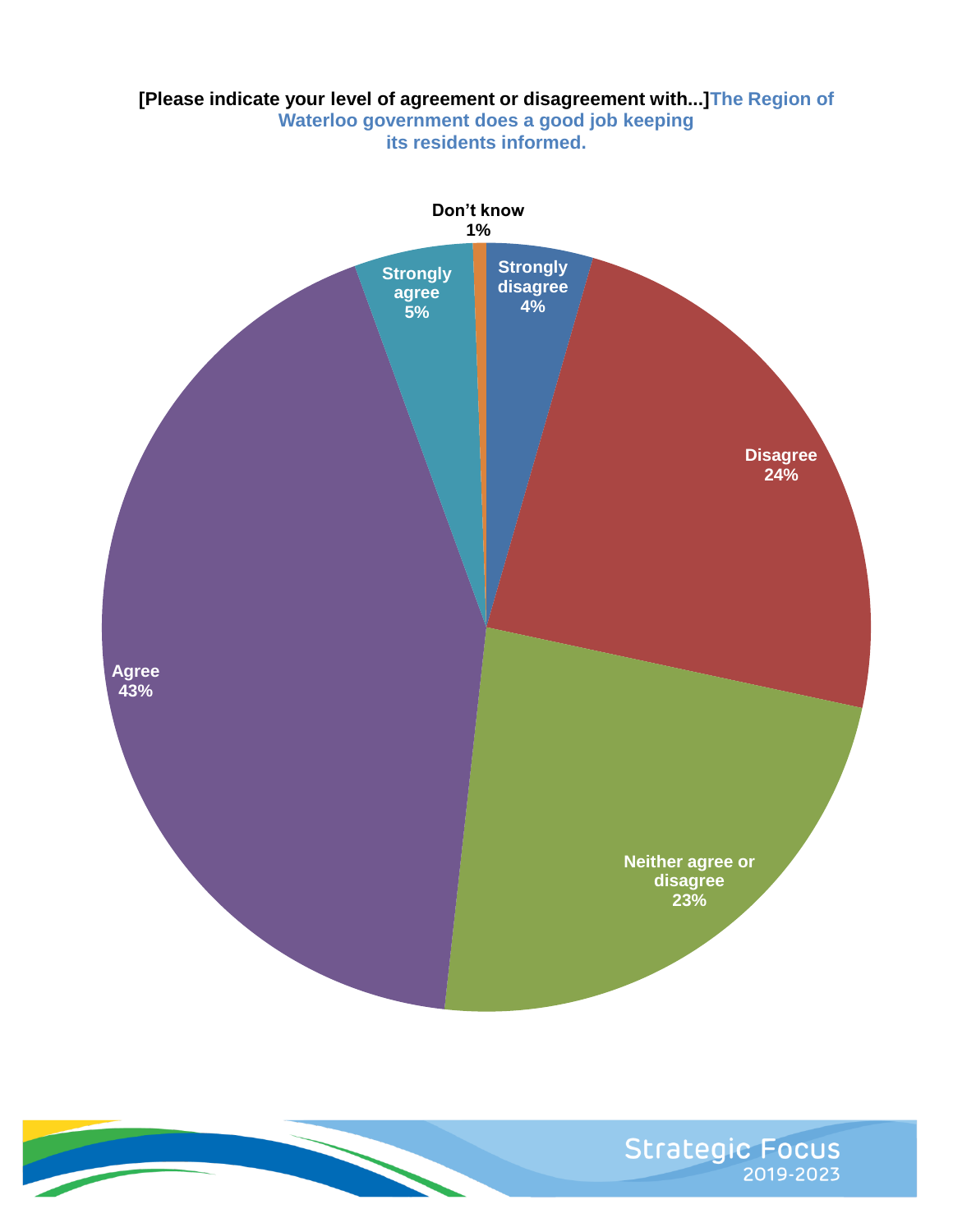## **[Please indicate your level of agreement or disagreement with...]All things**

**considered, the Region of Waterloo government is doing a good job.**



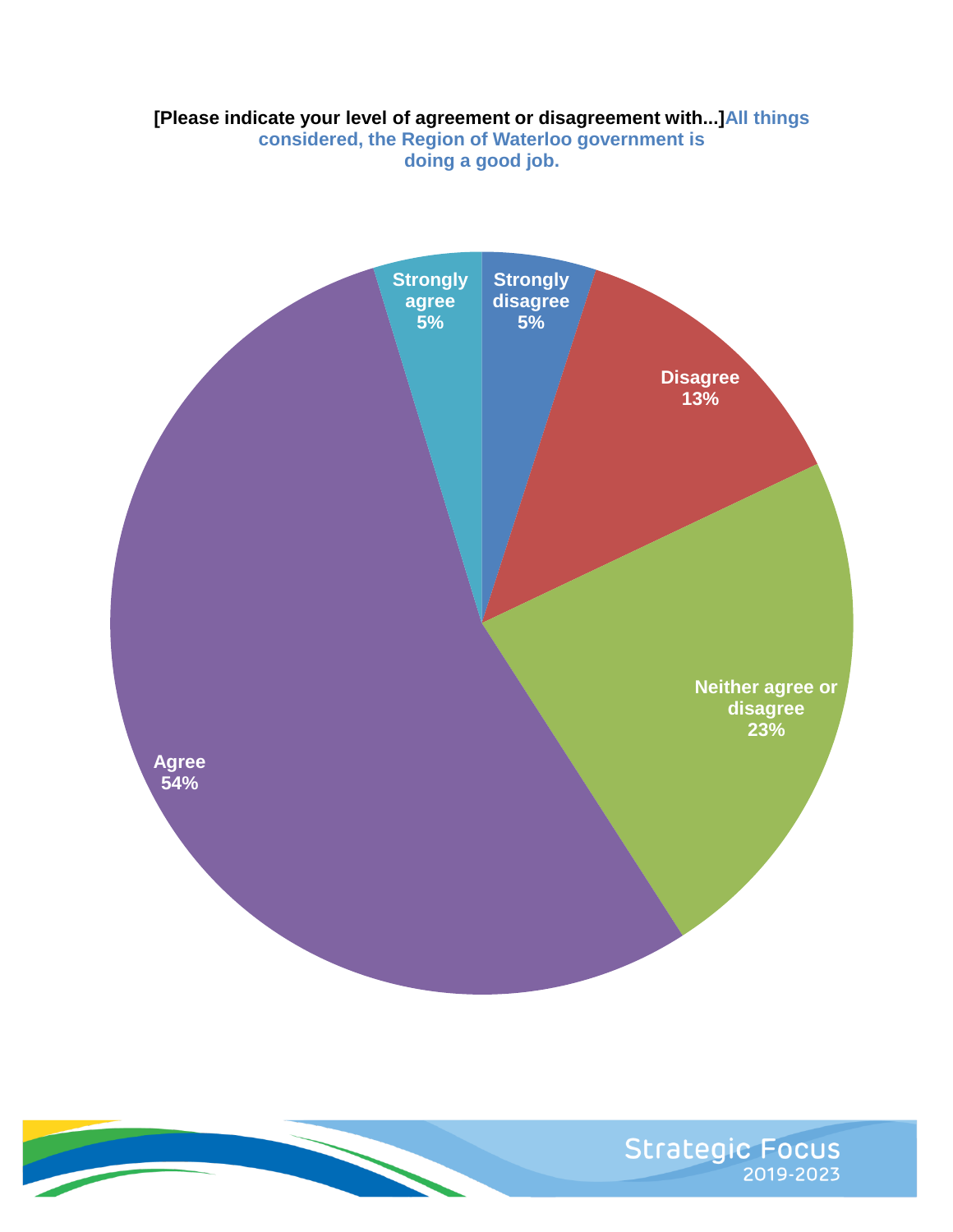

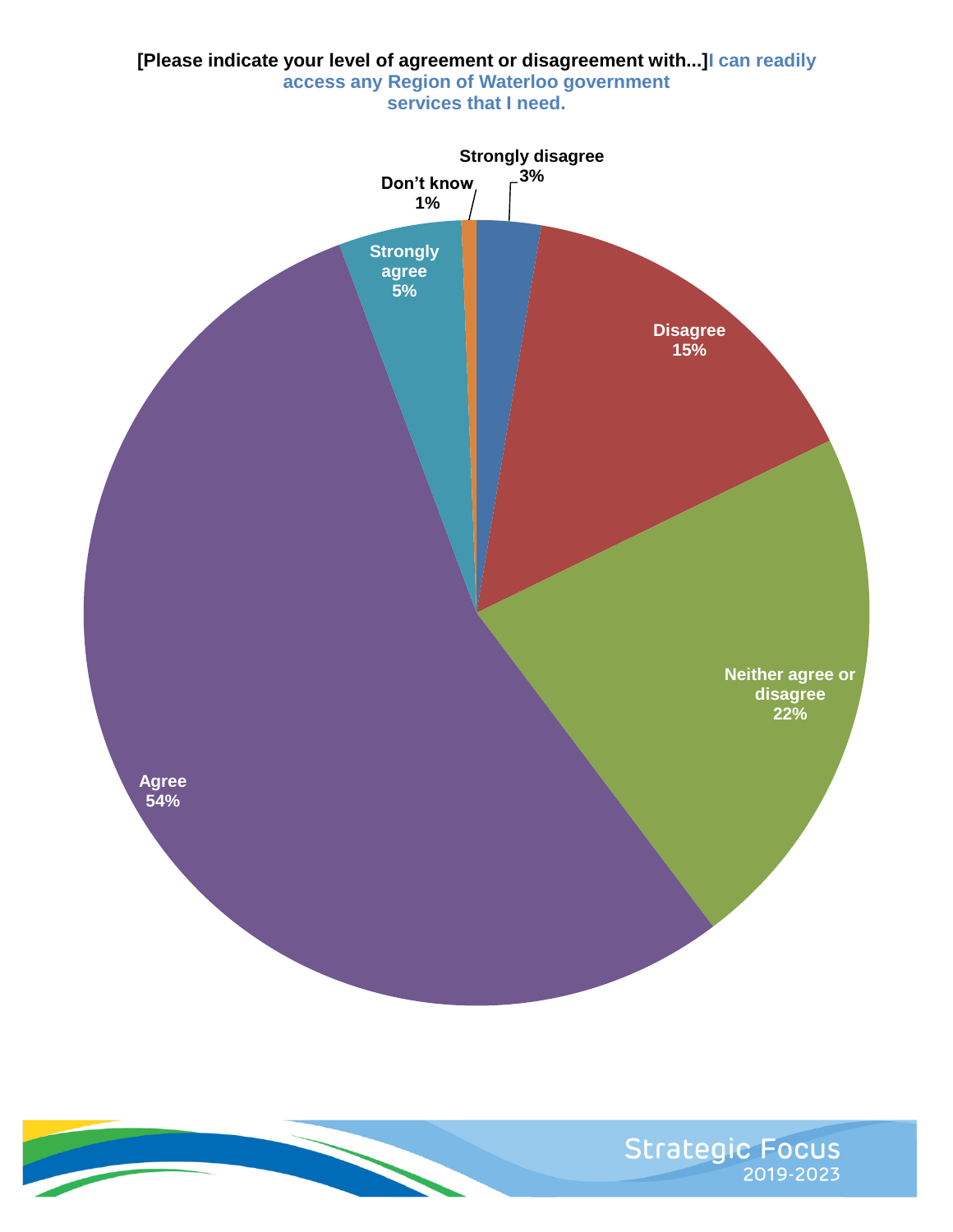## **[Please indicate your level of agreement or disagreement with...]Considering the services I receive, I get good value for my**

**Region of Waterloo tax dollars.**



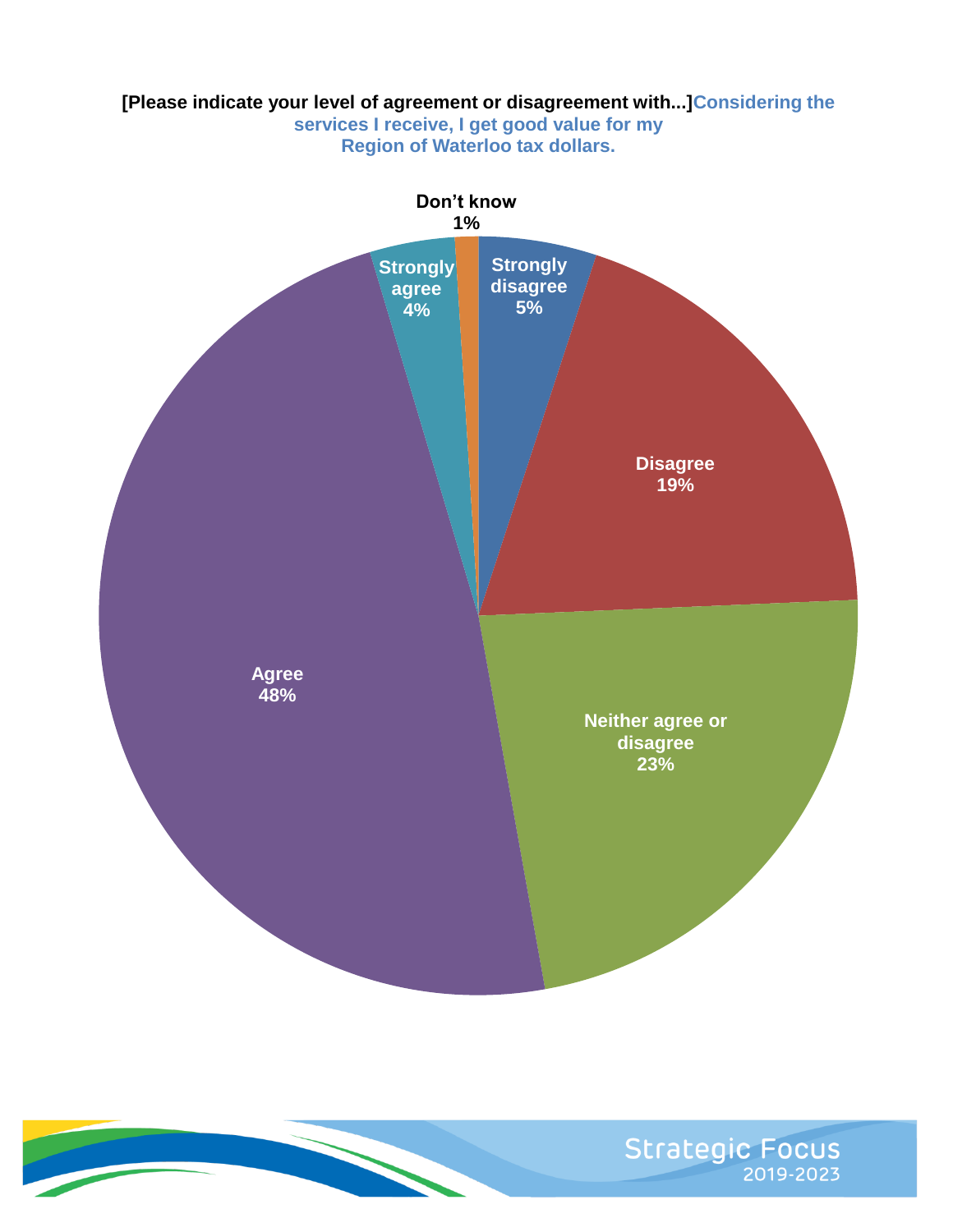# **Survey Respondent Demographics**



**Current Employment Status** 

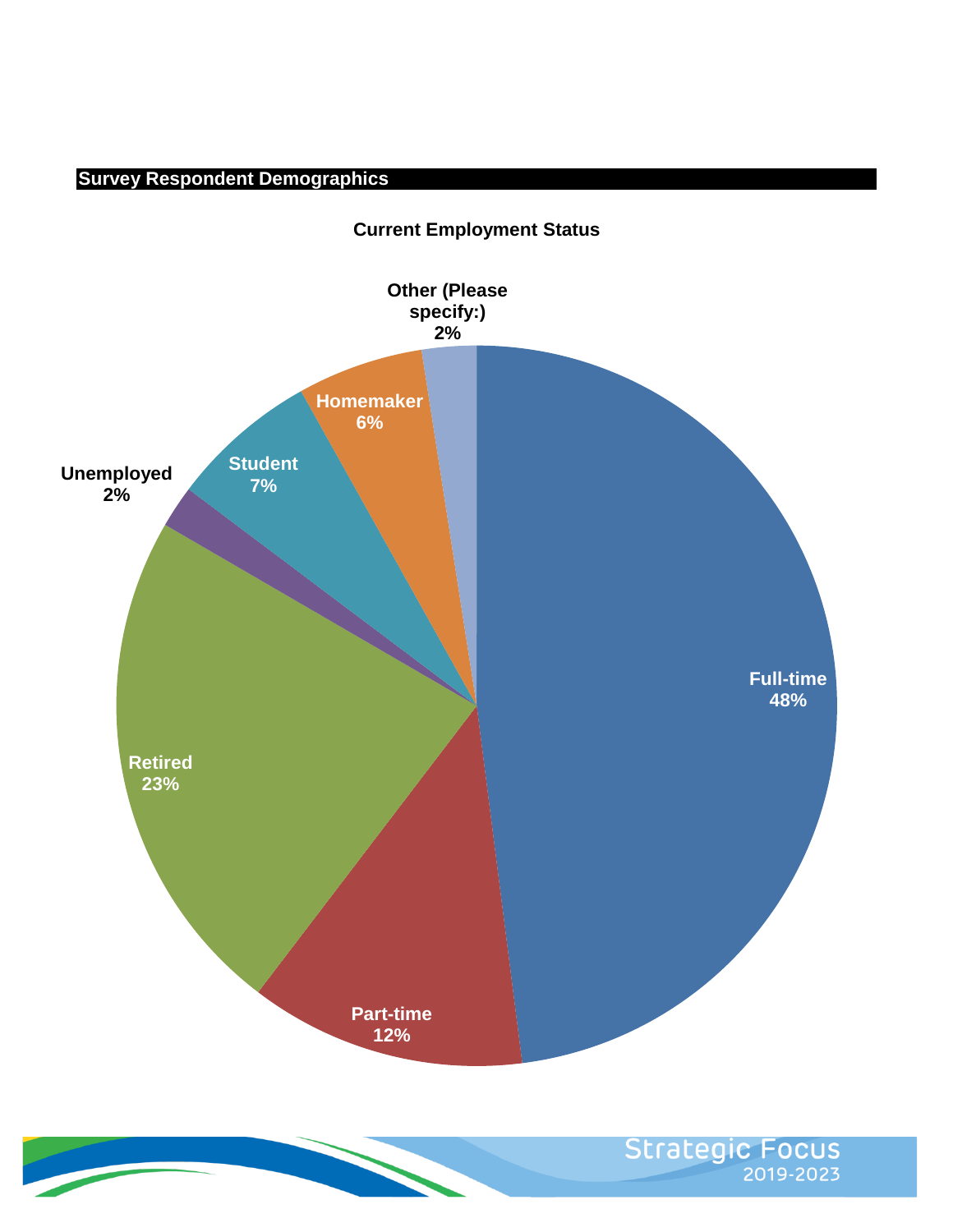## **What is your current household income before taxes?**



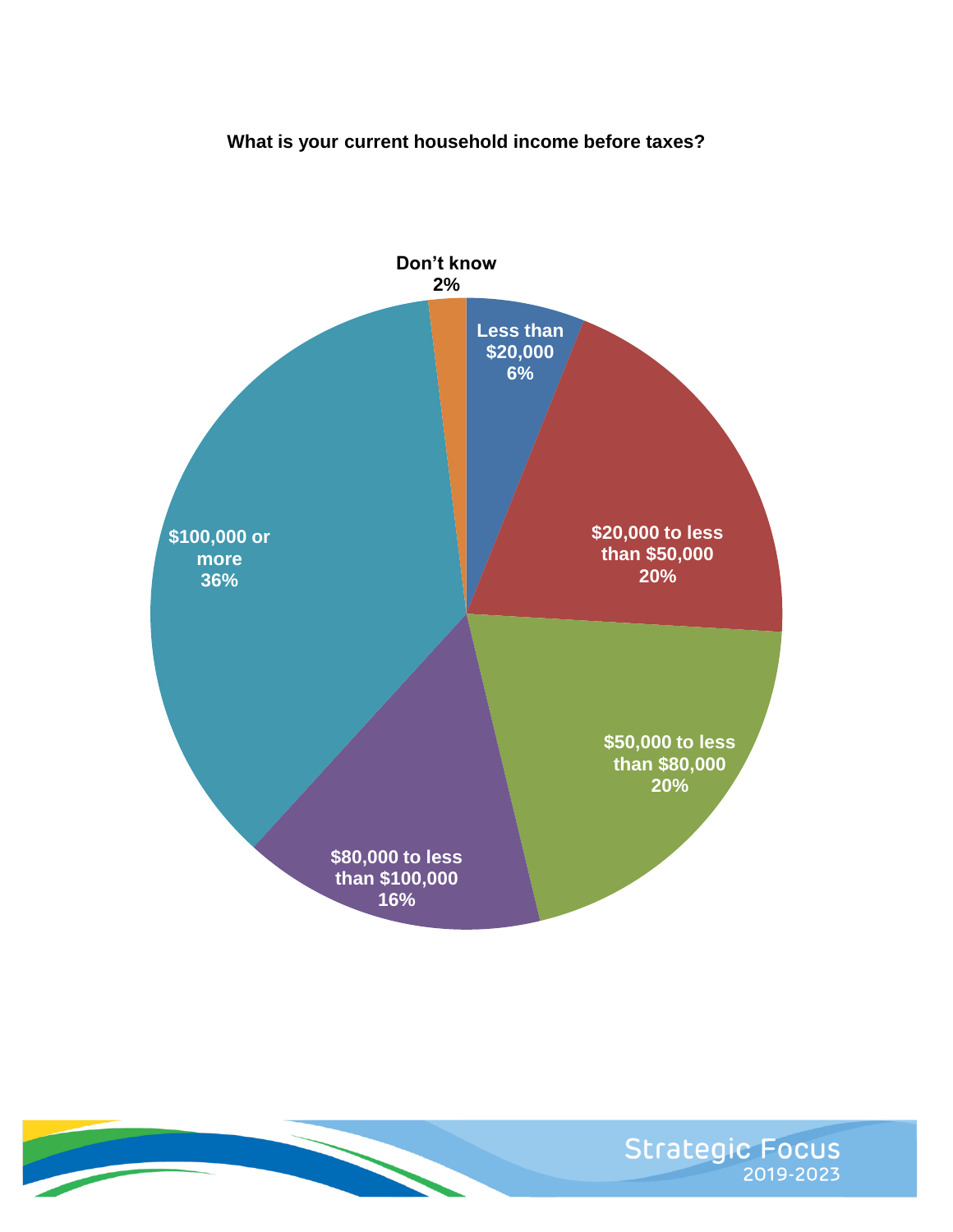



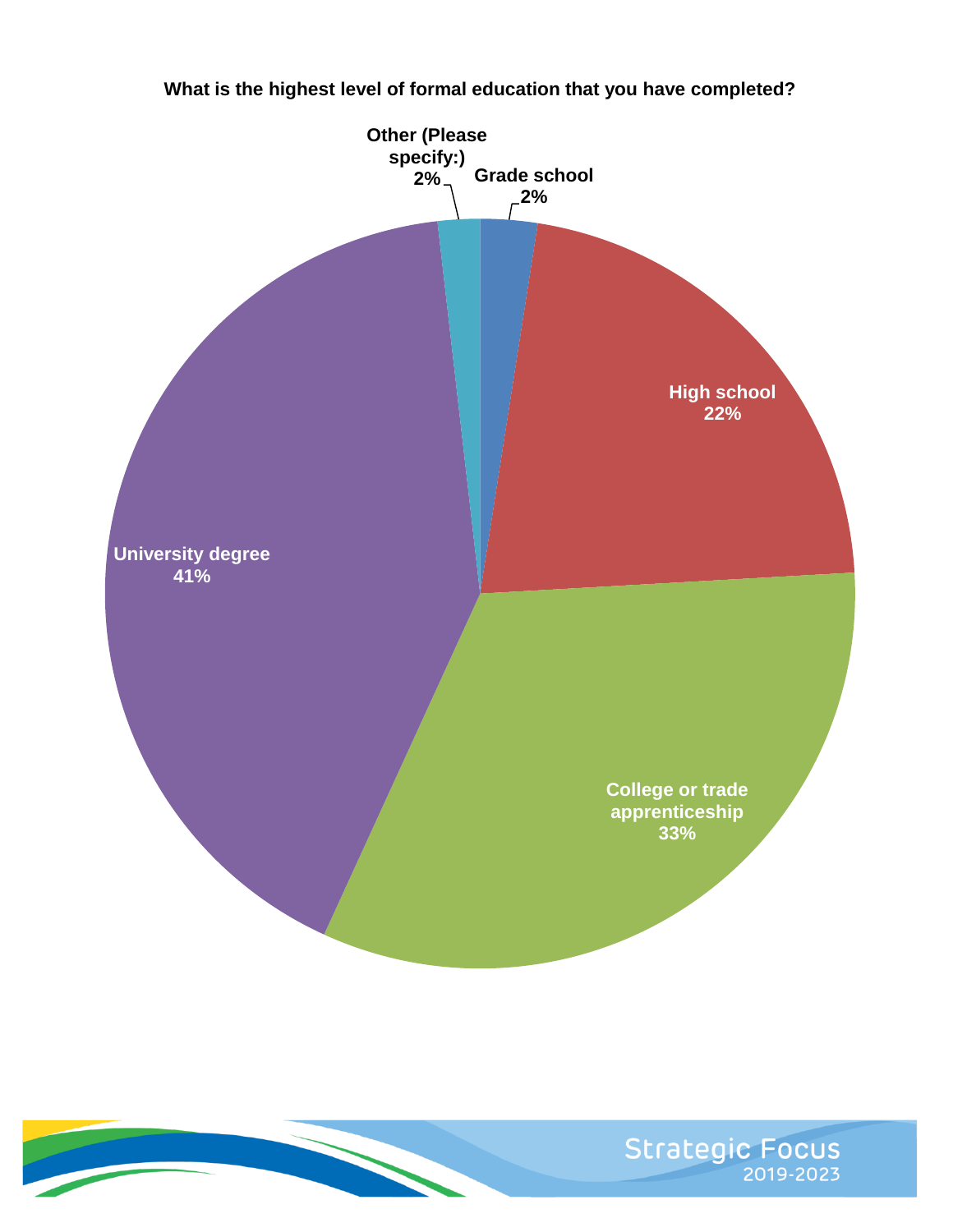## **Not including yourself, how many people live in your household? Please include all adults, other than yourself, and any children that live with you all or most of the time. # in household:**



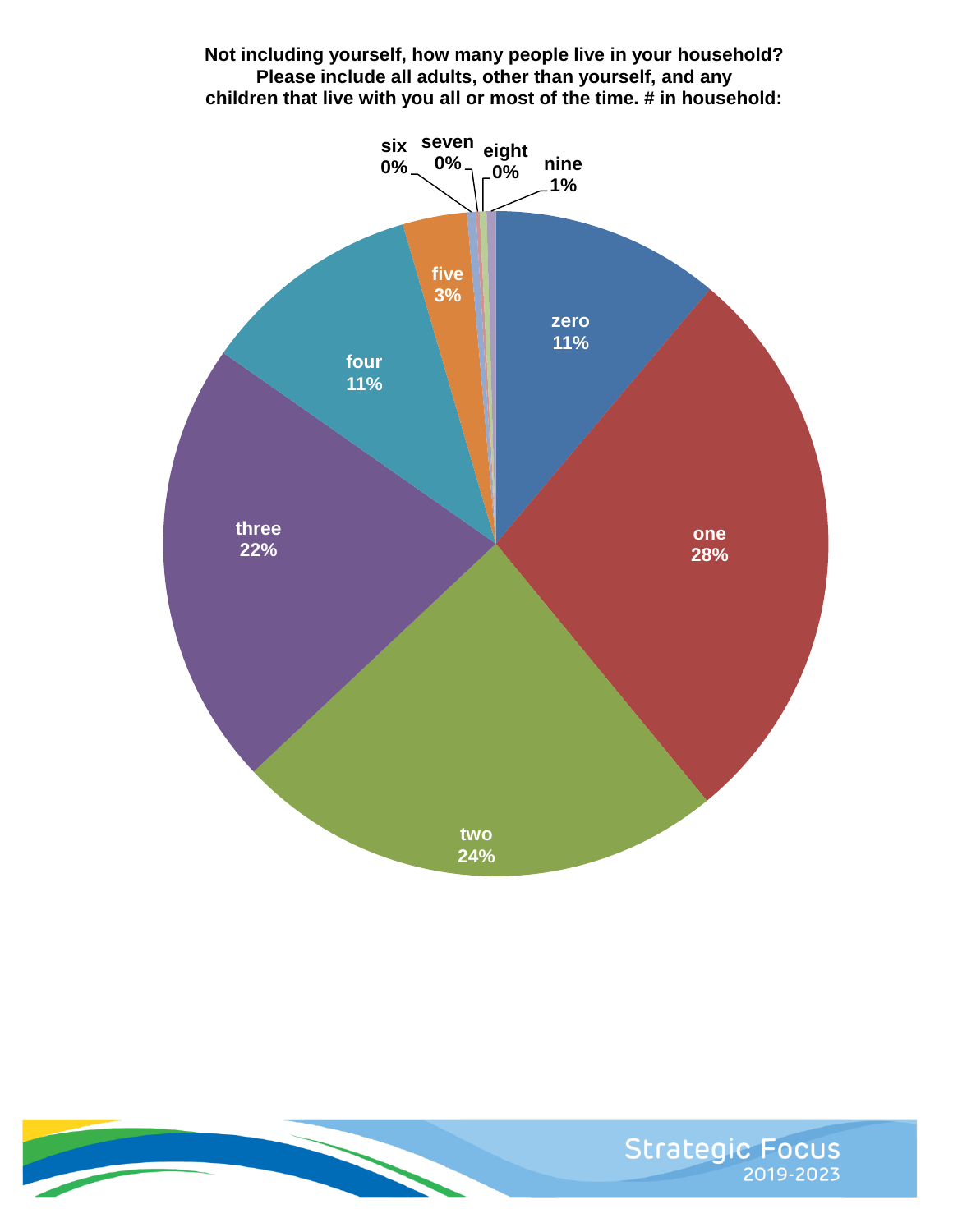## **At present, are you married, living with a partner, widowed, divorced, separated, or have you never been married?**



**Do you have regular Internet access, whether at home, work or school or by some other**



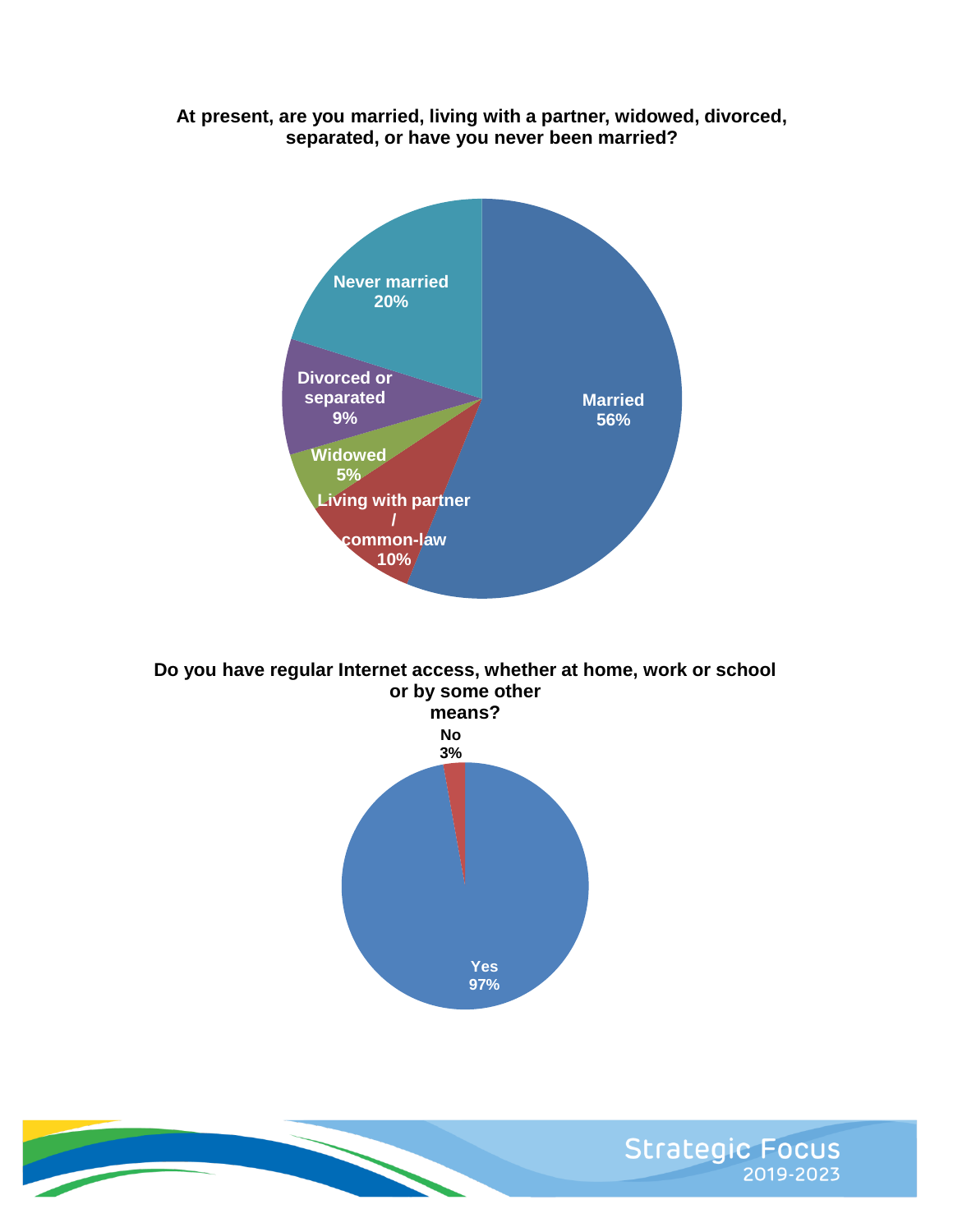#### **Appendix A Waterloo Region Matters Demographics and Strategic Planning Survey Questions**

| <b>Question Name</b> | <b>Description</b>                                                                                                                                                                                                                                                                                                                                                       | <b>Answer Codes</b>                                                                                                                     |
|----------------------|--------------------------------------------------------------------------------------------------------------------------------------------------------------------------------------------------------------------------------------------------------------------------------------------------------------------------------------------------------------------------|-----------------------------------------------------------------------------------------------------------------------------------------|
| New Record No        | Unique identifier (within sample<br>type) for each record                                                                                                                                                                                                                                                                                                                | <b>Numerical</b>                                                                                                                        |
| Weighting            | A numerical value used to make<br>data representative by age and<br>region. Please see text below for<br>explanation.                                                                                                                                                                                                                                                    | <b>Numerical</b>                                                                                                                        |
| A <sub>3</sub>       | Which age group do you belong<br>to?                                                                                                                                                                                                                                                                                                                                     | 01 18 to 24<br>02 25 to 34<br>03 35 to 44<br>04 45 to 54<br>05 55 to 64<br>06 65 or older<br>07 Under 18<br>88 Don't know<br>99 Refused |
| A <sub>4</sub>       | Depending on the response given<br>to A3, either of the following text<br>could have been used:<br>(If the respondent answered 88<br>'Don't know' or 99 'refused): To<br>qualify to complete this survey,<br>we must confirm that you are<br>18 years of age or older. Are<br>you 18 or older?<br>(If the respondent answered<br>anything other): Have you turned<br>18? | 01 Yes<br>02 No<br>88 Don't know<br>99 Refused                                                                                          |
| AGE_GROUP            | <b>Calculated variable: Determines</b><br>which age group the respondent<br>belongs to based on their<br>answers to the two prior<br>questions.                                                                                                                                                                                                                          | 01 18 to 24<br>02 25 to 34<br>03 35 to 44<br>04 45 to 54<br>05 55 to 64<br>06 65 or older<br>07 Under 18<br>88 Don't know<br>99 Refused |

Strategic Focus

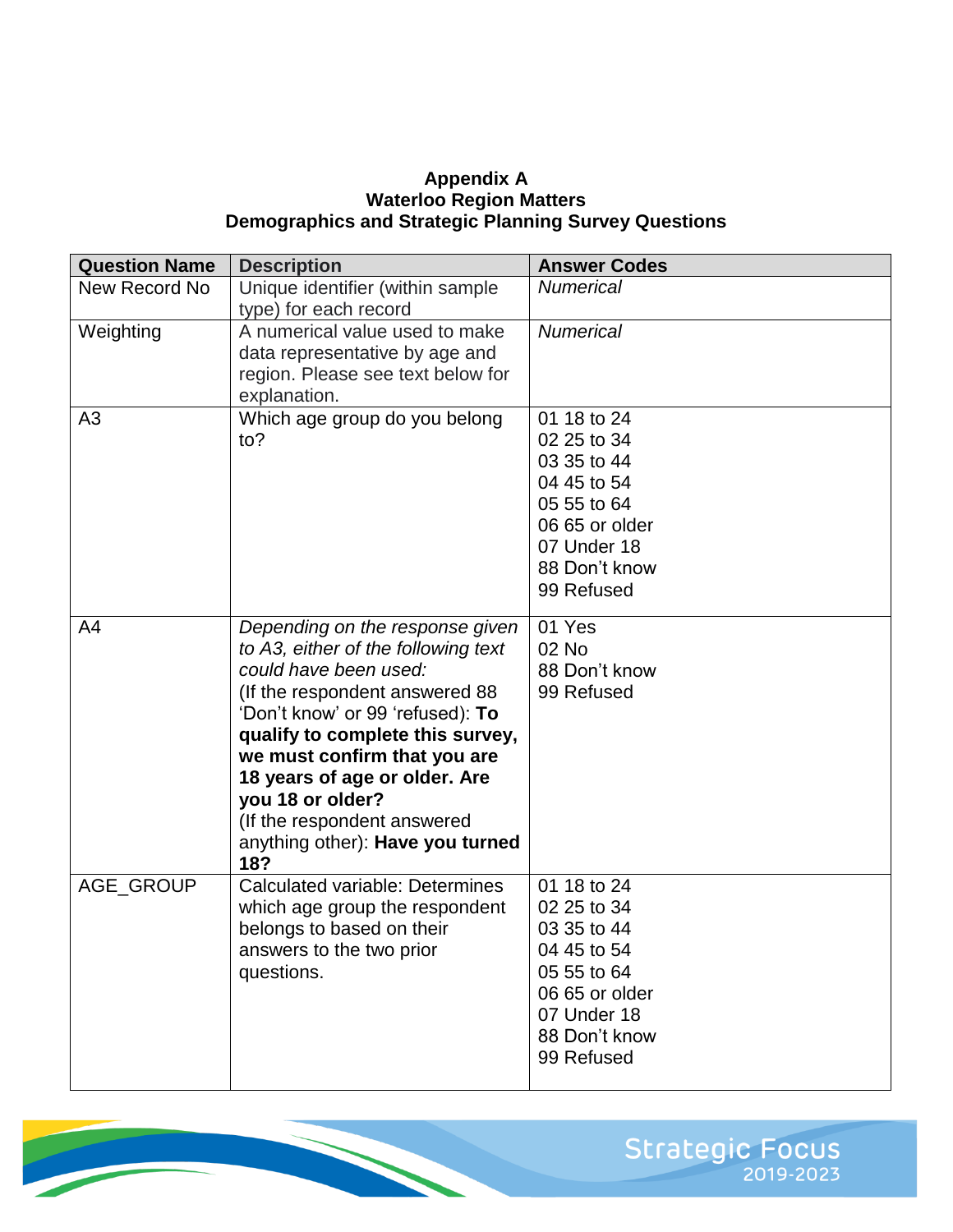| <b>Question Name</b>   | <b>Description</b>                                                                                                                     | <b>Answer Codes</b>                                                                                                                                                                                                                                                                                                                    |
|------------------------|----------------------------------------------------------------------------------------------------------------------------------------|----------------------------------------------------------------------------------------------------------------------------------------------------------------------------------------------------------------------------------------------------------------------------------------------------------------------------------------|
| A <sub>5</sub><br>A5 B | Please confirm your gender<br>What was your sex at birth?                                                                              | 01 Male<br>02 Female<br>03 Transgender<br>88 Don't know<br>99 Refused<br>01 Male<br>02 Female<br>88 Don't know<br>99 Refused                                                                                                                                                                                                           |
|                        | <b>SECTION S: ROW Strategic Planning and Strategic Initiatives</b>                                                                     |                                                                                                                                                                                                                                                                                                                                        |
| S <sub>1</sub>         | What, in your opinion, is the<br>single most important local issue<br>facing Waterloo Region today?                                    | 01 Development/urban sprawl<br>02 Government spending/fiscal<br>management<br>03 Infrastructure<br>04 LRT (light rail transit)/ION/rapid<br>transit<br>05 Public transit – not adequate<br>06 Road maintenance<br>07 Taxes<br>08 Traffic/road congestion<br>09 Unemployment/poor job market<br>10 Other<br>88 Don't know<br>99 Refused |
| <b>S10</b>             | What, in your opinion, is the<br>single most important local issue<br>facing Waterloo Region today?<br>10 Other                        | Text response                                                                                                                                                                                                                                                                                                                          |
| S <sub>2</sub>         | Over the past few years, would<br>you say that the quality of life in<br>Waterloo Region has declined,<br>stayed the same or improved? | 01 Declined<br>02 Stayed the same<br>03 Improved<br>88 Don't know<br>99 Refused                                                                                                                                                                                                                                                        |

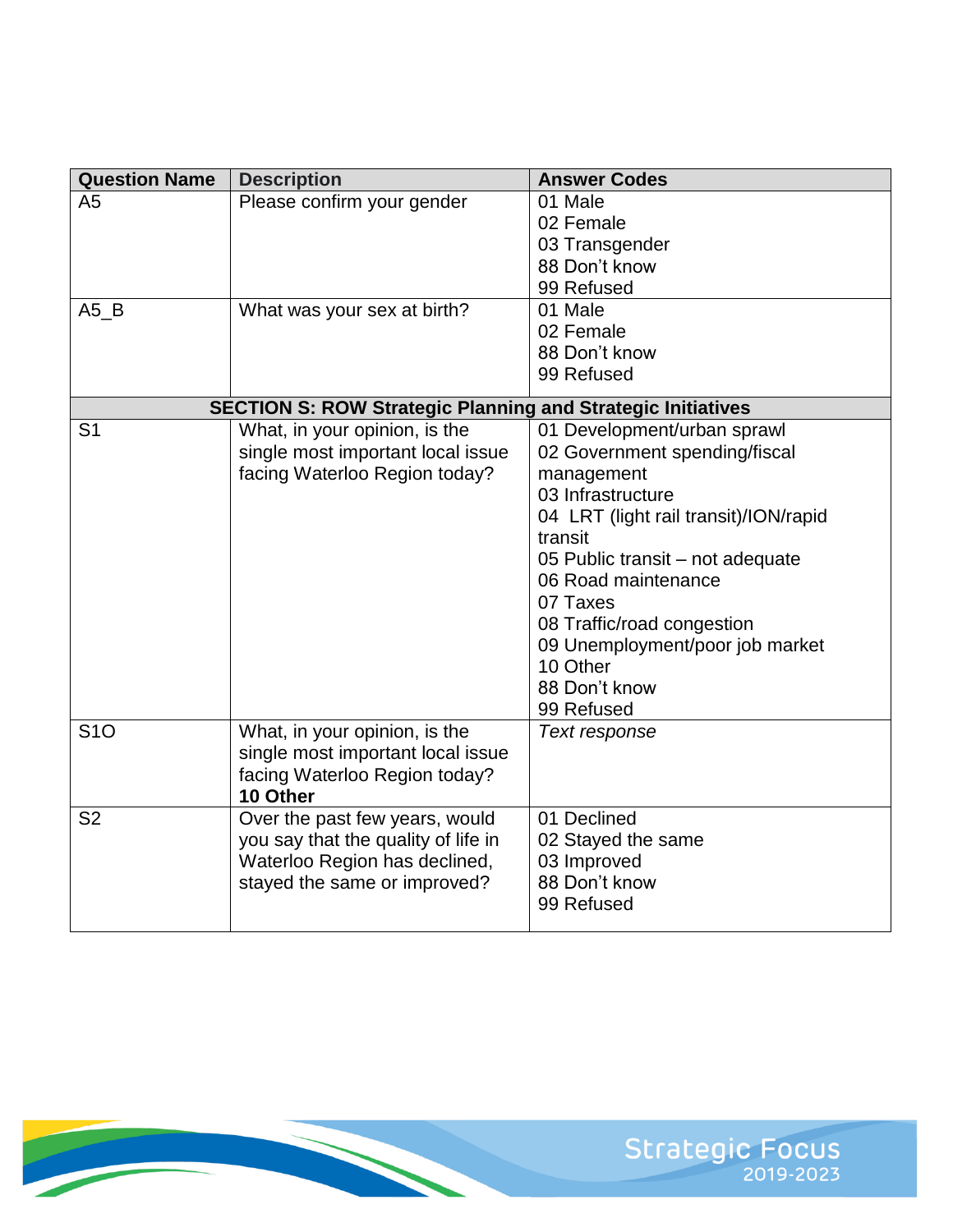| <b>Question Name</b> | <b>Description</b>                                                                                                                                                                                                                                                                | <b>Answer Codes</b>                                                                                                                                                                                                                                     |
|----------------------|-----------------------------------------------------------------------------------------------------------------------------------------------------------------------------------------------------------------------------------------------------------------------------------|---------------------------------------------------------------------------------------------------------------------------------------------------------------------------------------------------------------------------------------------------------|
| S <sub>3</sub>       | The Region of Waterloo<br>government must balance the<br>cost of delivering services with<br>taxation. Which of the following<br>would you most prefer for<br>property taxes in Waterloo<br>Region?                                                                               | 01 Increase taxes to expand or improve<br>services<br>02 Increase taxes at around the rate of<br>inflation to maintain services<br>03 Maintain taxes and possibly reduce<br>services<br>04 Reduce taxes and cut services<br>88 Don't know<br>99 Refused |
| $S4_A$               | Keeping in mind that taxes may<br>increase if spending increases,<br>do you think that your Region of<br>Waterloo government should be<br>spending less, about the same as<br>now, or more on each of the<br>following services?<br><b>Grand River Transit bus</b><br>service     | 01 Spending less<br>02 Spending about the same<br>03 Spending more<br>88 Don't know<br>99 Refused                                                                                                                                                       |
| $S4$ <sub>_</sub> B  | Keeping in mind that taxes may<br>increase if spending increases,<br>do you think that your Region of<br>Waterloo government should be<br>spending less, about the same as<br>now, or more on each of the<br>following services?<br><b>Ambulance and paramedic</b><br>services    | 01 Spending less<br>02 Spending about the same<br>03 Spending more<br>88 Don't know<br>99 Refused                                                                                                                                                       |
| $S4_C$               | Keeping in mind that taxes may<br>increase if spending increases,<br>do you think that your Region of<br>Waterloo government should be<br>spending less, about the same as<br>now, or more on each of the<br>following services?<br>Curb side garbage and<br>recycling collection | 01 Spending less<br>02 Spending about the same<br>03 Spending more<br>88 Don't know<br>99 Refused                                                                                                                                                       |

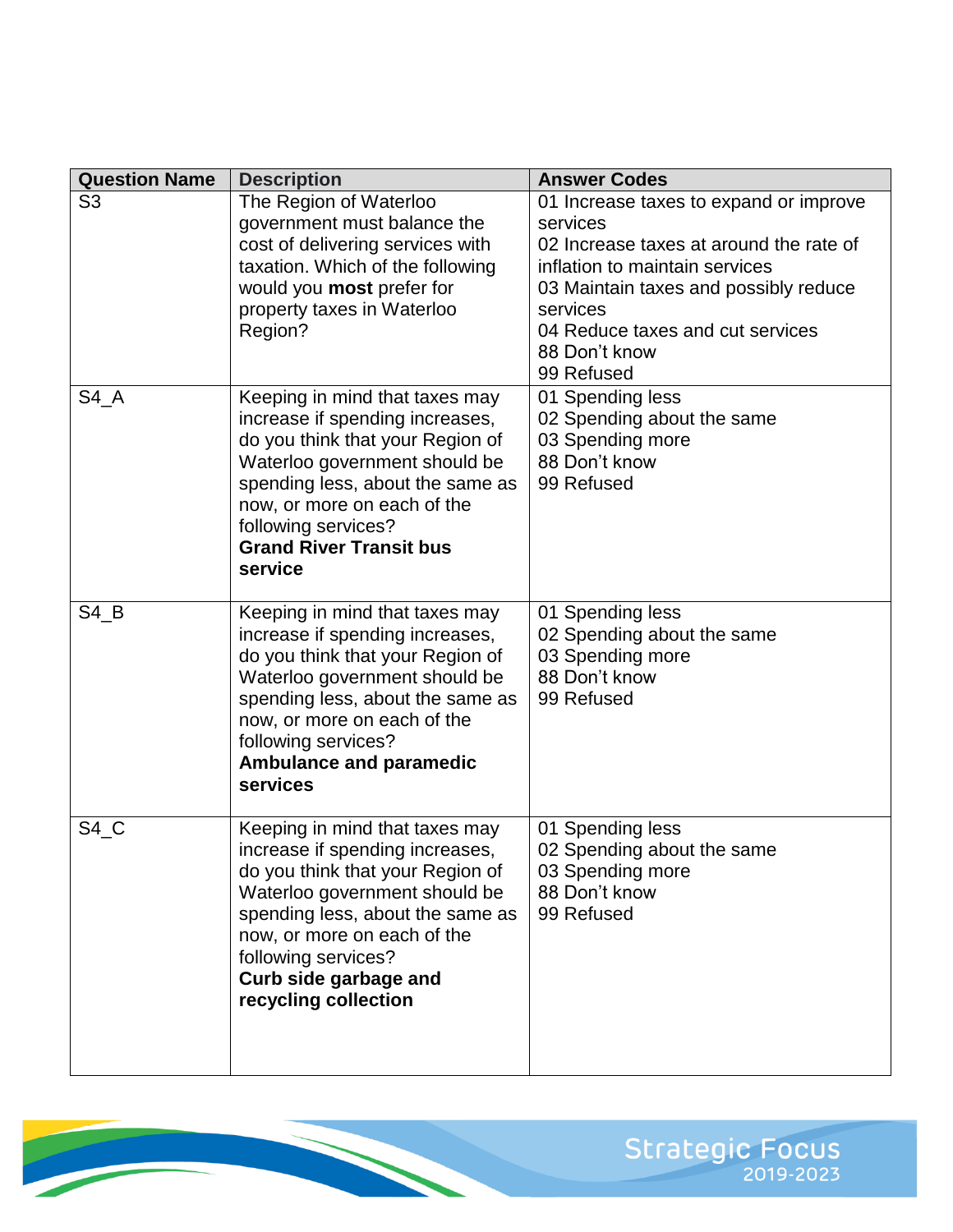| <b>Question Name</b> | <b>Description</b>               | <b>Answer Codes</b>        |
|----------------------|----------------------------------|----------------------------|
| $S4_D$               | Keeping in mind that taxes may   | 01 Spending less           |
|                      | increase if spending increases,  | 02 Spending about the same |
|                      | do you think that your Region of | 03 Spending more           |
|                      | Waterloo government should be    | 88 Don't know              |
|                      | spending less, about the same as | 99 Refused                 |
|                      | now, or more on each of the      |                            |
|                      | following services?              |                            |
|                      | <b>Regional roads</b>            |                            |
| $S4_E$               | Keeping in mind that taxes may   | 01 Spending less           |
|                      | increase if spending increases,  | 02 Spending about the same |
|                      | do you think that your Region of | 03 Spending more           |
|                      | Waterloo government should be    | 88 Don't know              |
|                      | spending less, about the same as | 99 Refused                 |
|                      | now, or more on each of the      |                            |
|                      | following services?              |                            |
|                      | <b>Public health services</b>    |                            |
| $S4_F$               | Keeping in mind that taxes may   | 01 Spending less           |
|                      | increase if spending increases,  | 02 Spending about the same |
|                      | do you think that your Region of | 03 Spending more           |
|                      | Waterloo government should be    | 88 Don't know              |
|                      | spending less, about the same as | 99 Refused                 |
|                      | now, or more on each of the      |                            |
|                      | following services?              |                            |
|                      | <b>Social housing</b>            |                            |
| $S4_G$               | Keeping in mind that taxes may   | 01 Spending less           |
|                      | increase if spending increases,  | 02 Spending about the same |
|                      | do you think that your Region of | 03 Spending more           |
|                      | Waterloo government should be    | 88 Don't know              |
|                      | spending less, about the same as | 99 Refused                 |
|                      | now, or more on each of the      |                            |
|                      | following services?              |                            |
|                      | <b>Child care</b>                |                            |
| $S4_H$               | Keeping in mind that taxes may   | 01 Spending less           |
|                      | increase if spending increases,  | 02 Spending about the same |
|                      | do you think that your Region of | 03 Spending more           |
|                      | Waterloo government should be    | 88 Don't know              |
|                      | spending less, about the same as | 99 Refused                 |
|                      | now, or more on each of the      |                            |
|                      | following services?              |                            |
|                      | <b>Greenbin programs</b>         |                            |

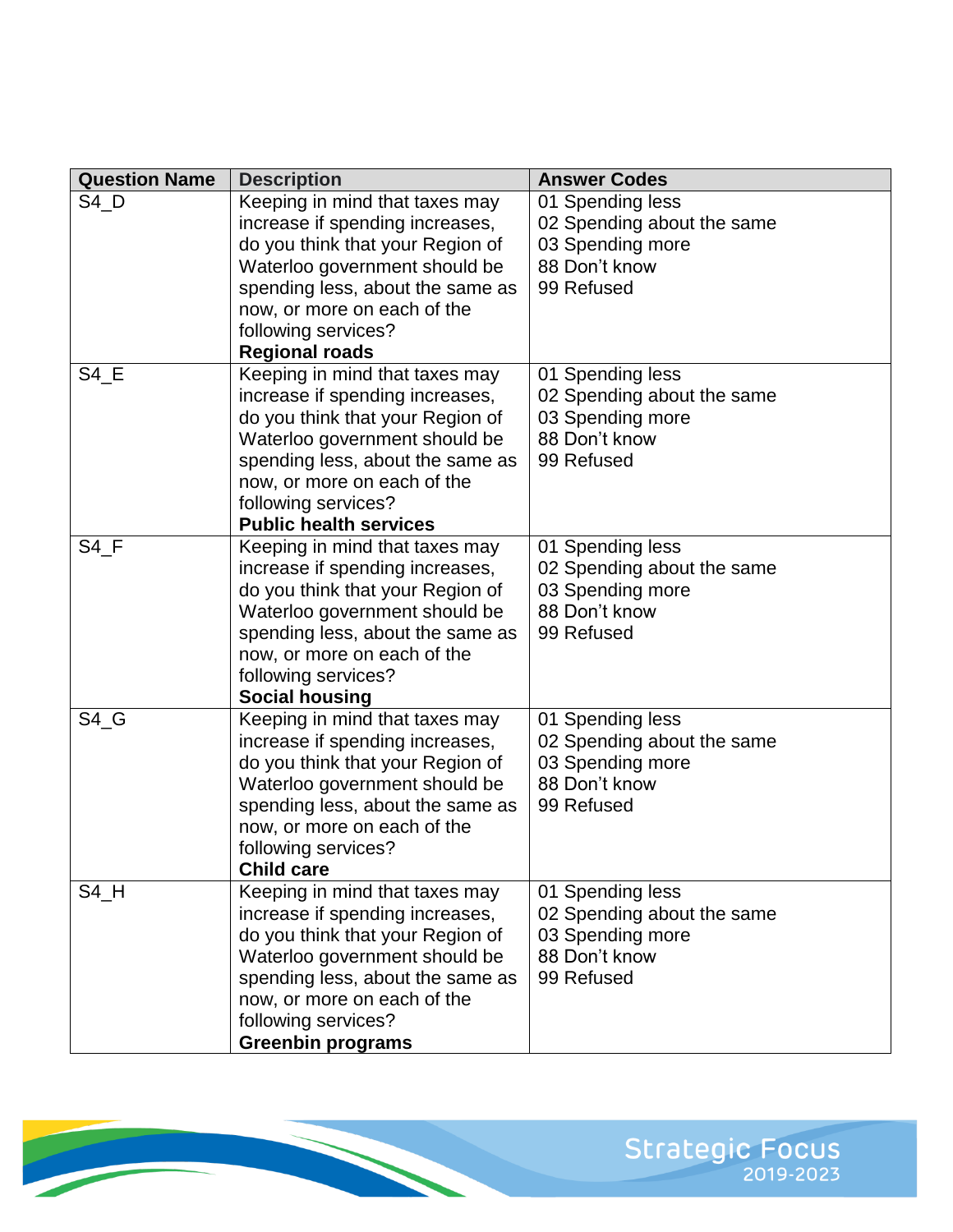| <b>Question Name</b> | <b>Description</b>                                                                                                                                                                                                                                                                            | <b>Answer Codes</b>                                                                               |
|----------------------|-----------------------------------------------------------------------------------------------------------------------------------------------------------------------------------------------------------------------------------------------------------------------------------------------|---------------------------------------------------------------------------------------------------|
| S4                   | Keeping in mind that taxes may<br>increase if spending increases,<br>do you think that your Region of<br>Waterloo government should be<br>spending less, about the same as<br>now, or more on each of the<br>following services?<br><b>Services for seniors</b>                               | 01 Spending less<br>02 Spending about the same<br>03 Spending more<br>88 Don't know<br>99 Refused |
| $S4$ <sup>J</sup>    | Keeping in mind that taxes may<br>increase if spending increases,<br>do you think that your Region of<br>Waterloo government should be<br>spending less, about the same as<br>now, or more on each of the<br>following services?<br><b>Employment assistance</b><br>services                  | 01 Spending less<br>02 Spending about the same<br>03 Spending more<br>88 Don't know<br>99 Refused |
| $S4$ <sub>K</sub>    | Keeping in mind that taxes may<br>increase if spending increases,<br>do you think that your Region of<br>Waterloo government should be<br>spending less, about the same as<br>now, or more on each of the<br>following services?<br><b>Region of Waterloo</b><br><b>International Airport</b> | 01 Spending less<br>02 Spending about the same<br>03 Spending more<br>88 Don't know<br>99 Refused |
| $S4_L$               | Keeping in mind that taxes may<br>increase if spending increases,<br>do you think that your Region of<br>Waterloo government should be<br>spending less, about the same as<br>now, or more on each of the<br>following services?<br><b>Cultural facilities, such as</b><br>museums            | 01 Spending less<br>02 Spending about the same<br>03 Spending more<br>88 Don't know<br>99 Refused |

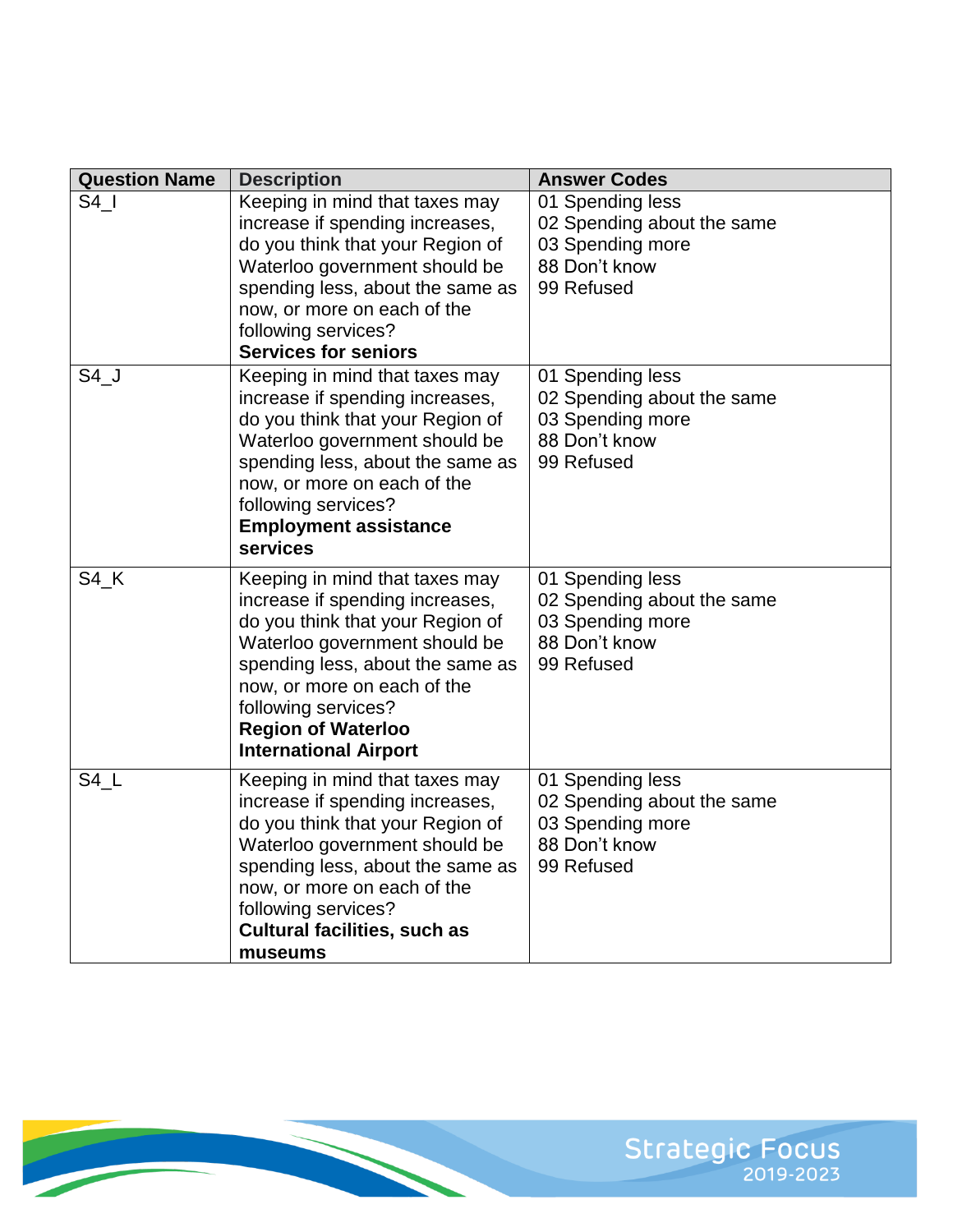| <b>Question Name</b> | <b>Description</b>                      | <b>Answer Codes</b>        |
|----------------------|-----------------------------------------|----------------------------|
| S4 M                 | Keeping in mind that taxes may          | 01 Spending less           |
|                      | increase if spending increases,         | 02 Spending about the same |
|                      | do you think that your Region of        | 03 Spending more           |
|                      | Waterloo government should be           | 88 Don't know              |
|                      | spending less, about the same as        | 99 Refused                 |
|                      | now, or more on each of the             |                            |
|                      | following services?                     |                            |
|                      | <b>Mobility Plus accessible transit</b> |                            |
| $S4$ <sub>_N</sub>   | Keeping in mind that taxes may          | 01 Spending less           |
|                      | increase if spending increases,         | 02 Spending about the same |
|                      | do you think that your Region of        | 03 Spending more           |
|                      | Waterloo government should be           | 88 Don't know              |
|                      | spending less, about the same as        | 99 Refused                 |
|                      | now, or more on each of the             |                            |
|                      | following services?                     |                            |
|                      | <b>Addressing homelessness</b>          |                            |
| $S4_O$               | Keeping in mind that taxes may          | 01 Spending less           |
|                      | increase if spending increases,         | 02 Spending about the same |
|                      | do you think that your Region of        | 03 Spending more           |
|                      | Waterloo government should be           | 88 Don't know              |
|                      | spending less, about the same as        | 99 Refused                 |
|                      | now, or more on each of the             |                            |
|                      | following services?                     |                            |
|                      | Water supply and waste water            |                            |
| $S4_P$               | Keeping in mind that taxes may          | 01 Spending less           |
|                      | increase if spending increases,         | 02 Spending about the same |
|                      | do you think that your Region of        | 03 Spending more           |
|                      | Waterloo government should be           | 88 Don't know              |
|                      | spending less, about the same as        | 99 Refused                 |
|                      | now, or more on each of the             |                            |
|                      | following services?                     |                            |
|                      | <b>Business attraction and</b>          |                            |
|                      | retention                               |                            |

**CONTRACT** 

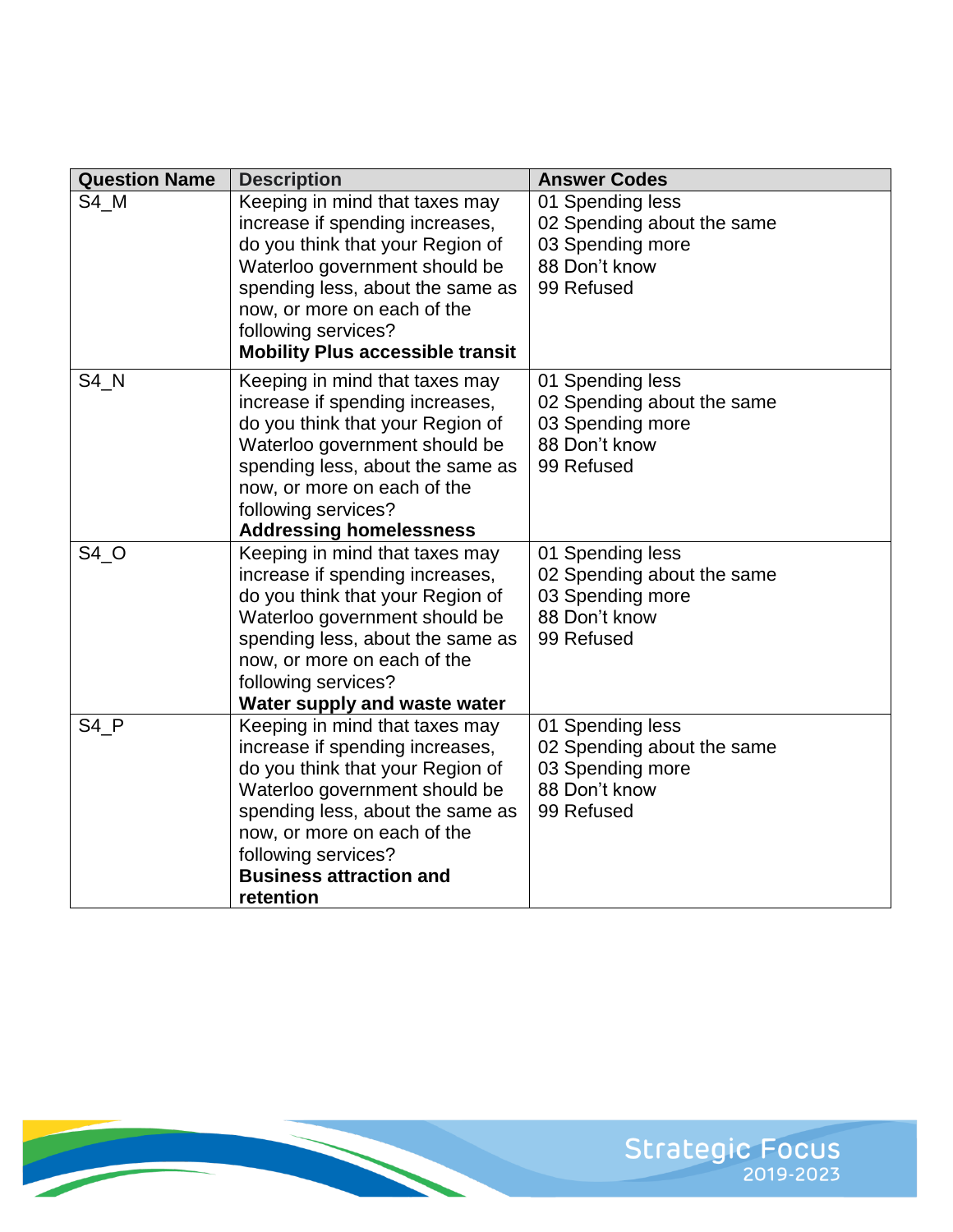| <b>Question Name</b> | <b>Description</b>                                                                                                                                                                                                                                                                          | <b>Answer Codes</b>                                                                                                                 |
|----------------------|---------------------------------------------------------------------------------------------------------------------------------------------------------------------------------------------------------------------------------------------------------------------------------------------|-------------------------------------------------------------------------------------------------------------------------------------|
| $S4_Q$               | Keeping in mind that taxes may<br>increase if spending increases,<br>do you think that your Region of<br>Waterloo government should be<br>spending less, about the same as<br>now, or more on each of the<br>following services?<br><b>Police services</b>                                  | 01 Spending less<br>02 Spending about the same<br>03 Spending more<br>88 Don't know<br>99 Refused                                   |
| $S5_A$               | I would like to read you several<br>statements that touch on your<br>general impressions of Region of<br>Waterloo government. How much<br>do you agree or disagree with the<br>following:<br>I feel involved in decisions that<br>impact me as a resident of<br><b>Waterloo Region.</b>     | 01 Strongly disagree<br>02 Disagree<br>03 Neither agree or disagree<br>04 Agree<br>05 Strongly agree<br>88 Don't know<br>99 Refused |
| $S5_B$               | I would like to read you several<br>statements that touch on your<br>general impressions of Region of<br>Waterloo government. How much<br>do you agree or disagree with the<br>following:<br><b>The Region of Waterloo</b><br>government is in touch with the<br>needs of my community.     | 01 Strongly disagree<br>02 Disagree<br>03 Neither agree or disagree<br>04 Agree<br>05 Strongly agree<br>88 Don't know<br>99 Refused |
| $S5_C$               | I would like to read you several<br>statements that touch on your<br>general impressions of Region of<br>Waterloo government. How much<br>do you agree or disagree with the<br>following:<br><b>The Region of Waterloo</b><br>government does a good job<br>keeping its residents informed. | 01 Strongly disagree<br>02 Disagree<br>03 Neither agree or disagree<br>04 Agree<br>05 Strongly agree<br>88 Don't know<br>99 Refused |

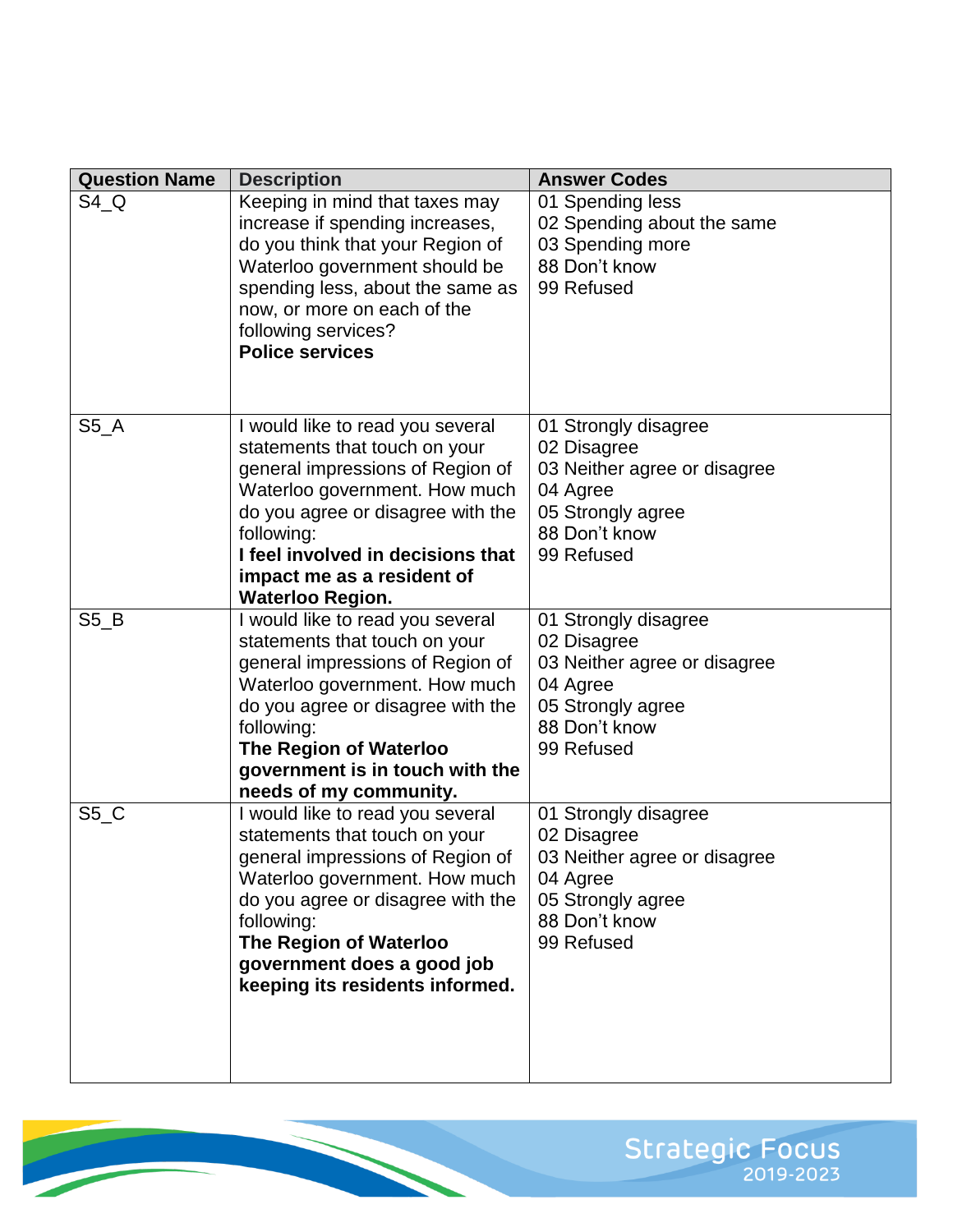| <b>Question Name</b> | <b>Description</b>                     | <b>Answer Codes</b>          |
|----------------------|----------------------------------------|------------------------------|
| $S5_D$               | I would like to read you several       | 01 Strongly disagree         |
|                      | statements that touch on your          | 02 Disagree                  |
|                      | general impressions of Region of       | 03 Neither agree or disagree |
|                      | Waterloo government. How much          | 04 Agree                     |
|                      | do you agree or disagree with the      | 05 Strongly agree            |
|                      | following:                             | 88 Don't know                |
|                      | All things considered, the             | 99 Refused                   |
|                      | <b>Region of Waterloo</b>              |                              |
|                      | government is doing a good             |                              |
|                      | job.                                   |                              |
| $S5$ <sub>_</sub> E  | I would like to read you several       | 01 Strongly disagree         |
|                      | statements that touch on your          | 02 Disagree                  |
|                      | general impressions of Region of       | 03 Neither agree or disagree |
|                      | Waterloo government. How much          | 04 Agree                     |
|                      | do you agree or disagree with the      | 05 Strongly agree            |
|                      | following:                             | 88 Don't know                |
|                      | I can readily access any Region        | 99 Refused                   |
|                      | of Waterloo government                 |                              |
|                      | services that I need.                  |                              |
| S5 F                 | I would like to read you several       | 01 Strongly disagree         |
|                      | statements that touch on your          | 02 Disagree                  |
|                      | general impressions of Region of       | 03 Neither agree or disagree |
|                      | Waterloo government. How much          | 04 Agree                     |
|                      | do you agree or disagree with the      | 05 Strongly agree            |
|                      | following:                             | 88 Don't know                |
|                      | <b>Considering the services I</b>      | 99 Refused                   |
|                      | receive, I get good value for my       |                              |
|                      | <b>Region of Waterloo tax dollars.</b> |                              |
|                      |                                        |                              |
|                      | <b>SECTION H</b>                       |                              |
| H1                   | This section asks about you and        | 01 Full-time                 |
|                      | your household. The answers to         | 02 Part-time                 |
|                      | these questions are used only for      | 03 Retired                   |
|                      | broad analysis purposes, and the       | 04 Unemployed                |
|                      | information that you provide is        | 05 Student                   |
|                      | completely confidential. What is       | 06 Homemaker                 |
|                      | your current employment status?        | 07 Other (Please specify)    |
|                      |                                        | 88 Don't know                |
|                      |                                        | 99 Refused                   |
|                      |                                        |                              |
|                      |                                        |                              |

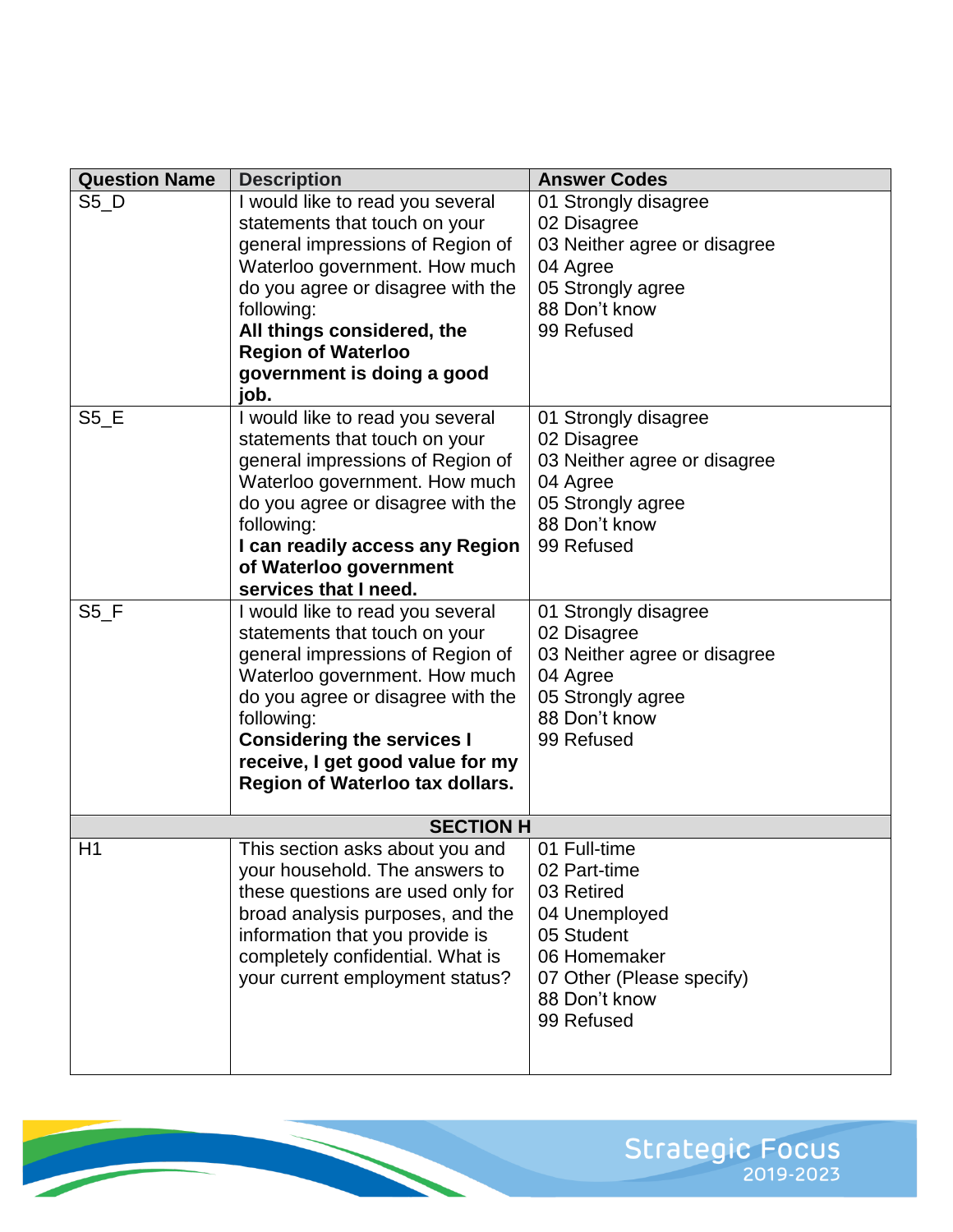| <b>Question Name</b> | <b>Description</b>                                                                                                                                                                                                                                                                    | <b>Answer Codes</b>                                                                                                                                                                         |
|----------------------|---------------------------------------------------------------------------------------------------------------------------------------------------------------------------------------------------------------------------------------------------------------------------------------|---------------------------------------------------------------------------------------------------------------------------------------------------------------------------------------------|
| $H1_O$               | This section asks about you and<br>your household. The answers to<br>these questions are used only for<br>broad analysis purposes, and the<br>information that you provide is<br>completely confidential. What is<br>your current employment status?<br><b>Other (Please specify)</b> | Text response                                                                                                                                                                               |
| H <sub>2</sub>       | What is your current household<br>income before taxes?                                                                                                                                                                                                                                | 01 Less than \$20,000<br>02 \$20,000 to less than \$50,000<br>03 \$50,000 to less than \$80,000<br>04 \$80,000 to less than \$100,000<br>05 \$10,000 or more<br>88 Don't know<br>99 Refused |
| H <sub>3</sub>       | What is the highest level of formal<br>education that you have<br>completed?                                                                                                                                                                                                          | 01 Grade school<br>02 High school<br>03 College or trade apprenticeship<br>04 University degree<br>05 Other (Please specify):<br>88 Don't know<br>99 Refused                                |
| $H3_O$               | What is the highest level of formal<br>education that you have<br>completed?<br>Other (Please specify):                                                                                                                                                                               | Text response                                                                                                                                                                               |
| H <sub>4</sub>       | Not including yourself, how many<br>people live in your household?<br>Please include all adults, other<br>than yourself, and any children<br>that live with you all or most of the<br>time.                                                                                           | Numerical response<br>88 Don't know<br>99 Refused                                                                                                                                           |
| H <sub>5</sub>       | At present, are you married, living<br>with a partner, widowed,<br>divorced, separated, or have you<br>never been married?                                                                                                                                                            | 01 Married<br>02 Living with partner / common-law<br>03 Widowed<br>04 Divorced or separated<br>05 Never married<br>88 Don't know<br>99 Refused                                              |